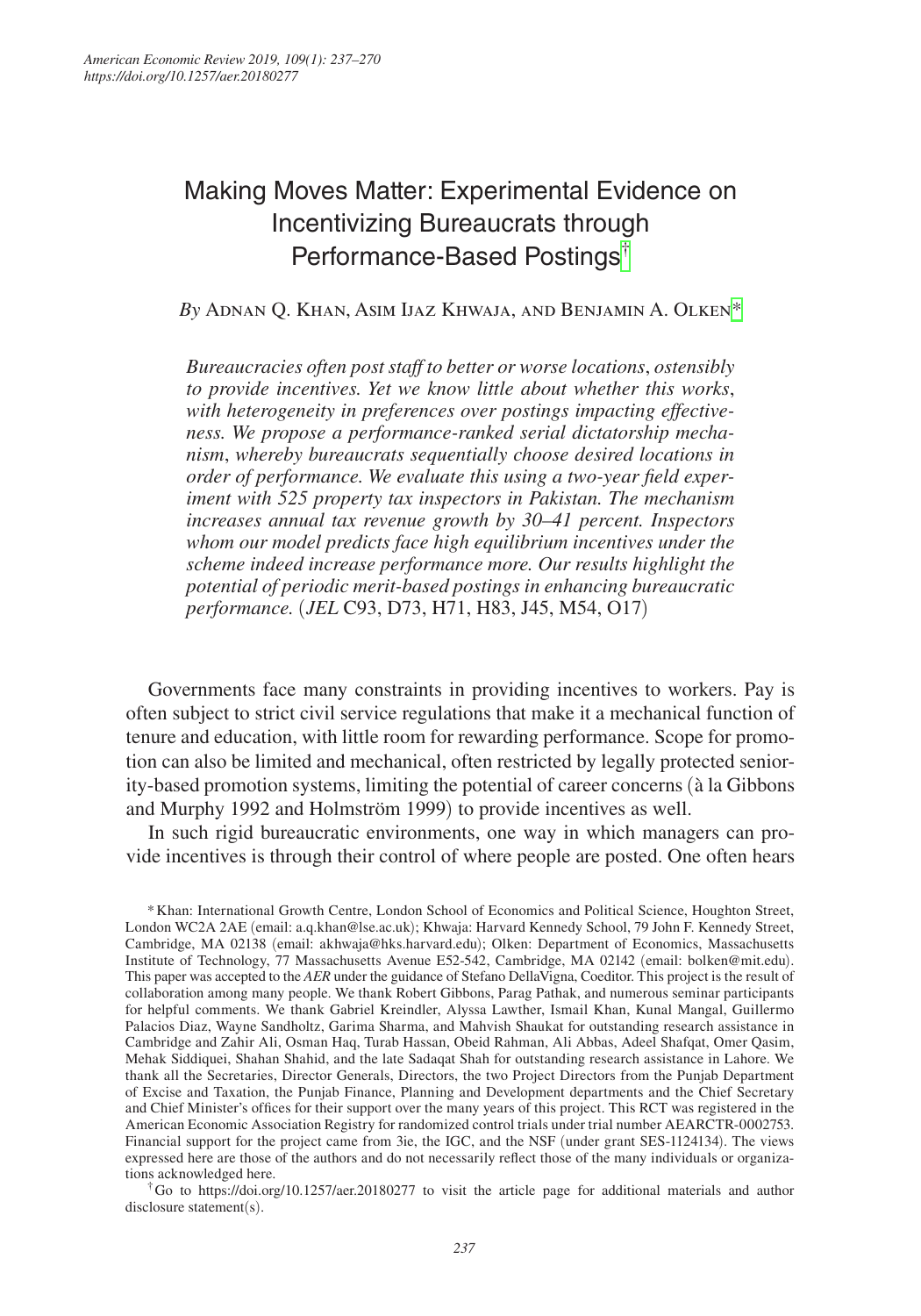anecdotal stories of bad performers in a tax or police bureaucracy being sent to remote and unattractive locations as a punishment, or good performers being sent to an attractive location as a reward for exemplary performance. And indeed, in many bureaucracies, transfers occur quite frequently. Yet despite the potential for postings to be used as an incentive device, in practice, in most bureaucracies, many other factors other than performance, such as personal or political connections, or idiosyncratic preferences of managers, or simply bureaucratic arbitrariness, are used to assign positions (Iyer and Mani 2012). And even to the extent that performance matters for postings, the ambiguity of assignment rules in most contexts limits the degree to which they provide ex ante incentives to improve performance.

Even if one wanted to use postings to provide incentives, doing so in practice is complicated as workers may have heterogeneous preferences: what is a desirable posting for one person may be a terrible posting for another. Therefore, to use postings as an incentive, managers need to take these diverse preferences into account. An additional challenge that arises in doing so is the problem of preference revelation: the manager must get the workers to truthfully reveal their preferences, knowing that those preferences will be used to provide them with incentives. And even if the incentive aspects of such a system can be worked out, the allocation of people to tasks induced by such a system, and the disruption caused by moving people around, may cost the organization more than the performance gains induced by the incentive effects.

These challenges aside, such mechanisms can be extremely attractive both because they impose a lower fiscal burden on the state, and also because they provide a measure of fairness and merit in an otherwise fairly regular phenomenon of transfers. Moreover, unlike performance pay, which is less effective in environments with high rents, transfer mechanisms can actually exploit the existence of (future) rents in order to obtain more desirable present behavior (similar to reelection motives inducing desirable political behavior).

In this paper, we ask whether one can explicitly leverage the ability to transfer as an incentive device through a large-scale field experiment in a real-world government bureaucracy: the property tax department of the Province of Punjab, Pakistan. We randomize entire groups of tax inspectors into a system where postings will be explicitly based on performance (and where they know this in advance), or into a control group where postings operate as in the status quo.

In order to do so, we designed and implemented a transfer mechanism, which we term a *performance-ranked serial dictatorship* (PRSD). We build on the theoretical literature on allocation problems (e.g., Abdulkadiroğlu and Sönmez 1998; Svensson 1999), which shows that serial dictatorships—where individuals are ordered somehow, and take turns choosing among remaining positions—are the unique strategy-proof mechanism (in the sense of inducing individuals to report their true preferences) for efficiently allocating a fixed set of slots to individuals when individuals' preferences are unknown. This literature is often silent, however, on how the individuals should be ordered, and typically they are ordered randomly, to create what is known as a "random serial dictatorship."

Our mechanism uses the ordering of individuals in a serial dictatorship to provide incentives. Specifically, individuals are ordered based on their performance. The highest performing individual gets first choice of posting, the second-highest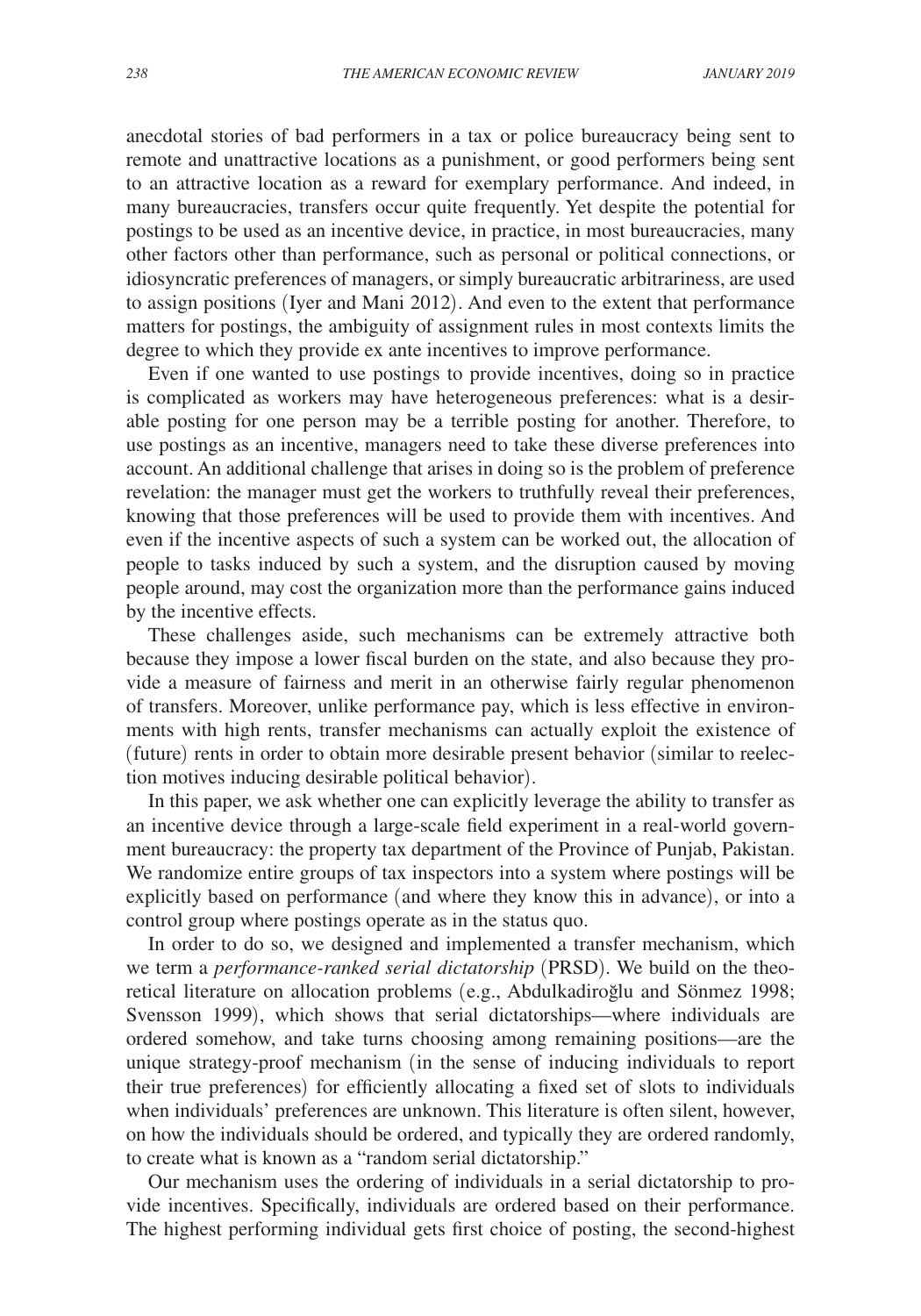performing individual gets second choice, and so on. Individuals' incentives come through the fact that as they increase their performance, they increase their likelihood of getting a higher position in the serial dictatorship and thus possibly a more preferable slot. Since performance-ranked serial dictatorships are a special instance of a serial dictatorship, they are also strategy-proof, in the sense that revealing one's true preferences over slots is always a dominant strategy. The idea of creating the ordering in a serial dictatorship based on merit has been used before; the Army, for example, creates its priority list for allocating new offers to specific services based on an "order of merit," a weighted average of academic performance, physical fitness, and military performance (Sönmez 2013). What is new in this context is that the primary purpose of the mechanism, and in our study of it, is the ex ante incentives to improve performance the system creates based on the desire to move to a higher position in the list.

The incentives to increase effort embodied in such a mechanism are complex and heterogeneous across individuals. In particular, the incentive effects depend on an individual's own preferences among slots, the preferences of others, the expected distribution of everyone's performance outcomes, and differences in the elasticity of effort to motivation. For example, if an individual *i*'s most preferred slot *j* is ranked very low by everyone else, individual *i* faces weak incentives, since he will get *j* with very high probability regardless of his effort. On the other hand, even if individual *i* is the only person who ranked slot *j* as a first choice, if slot *j* is highly ranked by others, individual *i* still needs to exert effort to ensure that his slot is not taken by another individual who doesn't get his first choice and who prefers slot *j* to his other remaining options. Analogously, if individual *i* anticipates being very likely or very unlikely to outperform others in their comparison group due to factors exogenous to their effort, he is likely to have lower ex ante incentives.

We begin by setting out a simple model that describes the incentives created by the performance-ranked serial dictatorship as a function of preferences and expected outcomes. We then simulate the equilibrium effort under the model using rich data on the complete set of preferences over postings that we elicited at baseline from all of our tax inspectors, as well as predicted performance under the status quo. This allows us to characterize the heterogeneity in incentives across tax inspectors that would be induced by the scheme based on their preferences, under differing assumptions about how much inspectors know about the preferences of others and the degree to which certain individuals expect to perform better than others.

We then analyze the impact of this type of lateral allocation scheme through a randomized field experiment we conducted over two years in a real bureaucracy. We worked with the Provincial Excise and Taxation Department of Punjab, Pakistan, which is comprised of approximately 500 tax units, or "circles." Each circle covers a predefined geographic area and is staffed by an "inspector." Within each district (i.e., roughly the same metropolitan area/county), we randomly assigned circles into groups of about ten circles each. There was substantial heterogeneity within groups in circle characteristics; for example, even within districts, the ninetieth percentile circle has a tax base more than three times as large as the tenth percentile circle. An examination of our preference data suggests that while there are clearly more "popular" circles that many inspectors like, there is also a substantial idiosyncrasy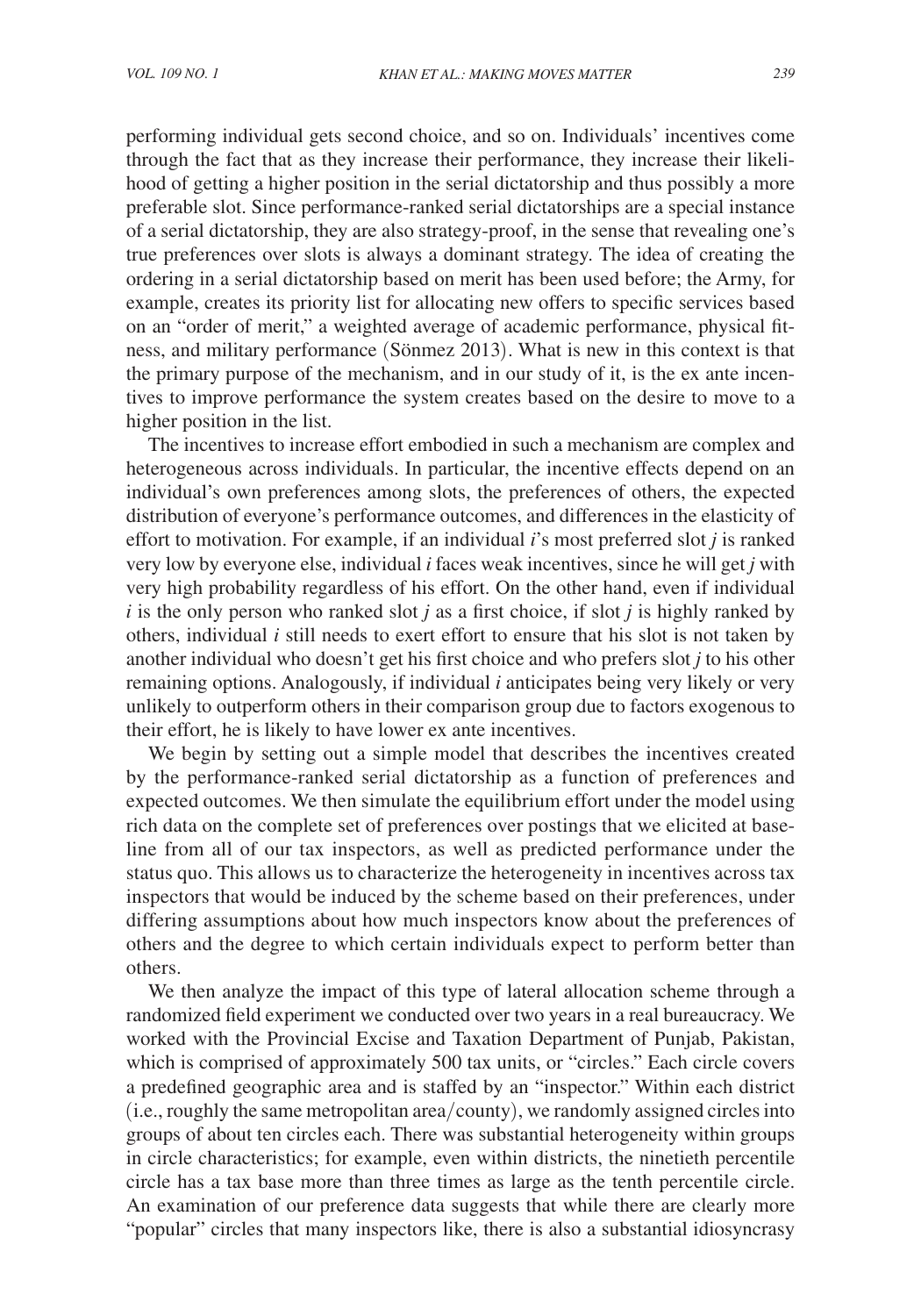in preferences, including a substantial status quo preference, such that inspectors face (predictably) differential incentives under the scheme.

The experiment took place as follows. At the beginning of the first year, inspectors in a randomly-selected half of the groups were told that at the end of the first year, their job postings within the group would be reassigned using a performance-ranked serial dictatorship, where the ranking was done based on the yearon-year improvement in a metric of circle-level tax performance[.1](#page-3-0) At the end of the year, postings within the group were reassigned based on preferences, as per the mechanism. Control group postings continued under business-as-usual. Groups were re-randomized again at the beginning of Year 2 into treatment and control groups (stratified based on the first-year treatment status), and again treatment groups were told that postings would be allocated based on a performance-ranked serial dictatorship. The transfers were implemented again as promised for second-year treatment groups at the end of Year 2.

We find that, overall, the promise of performance-based postings substantially raised revenues. We estimate that revenues were about 5 log points higher in treatment groups than in control groups in the first year and 9 log points higher in treatment groups than in control groups in the second year.<sup>2</sup> This amounts to an increase in the growth rate of tax revenues of 41 percent in the first year and of 30 percent in the second year. Note that this is a pure incentive effect: this is the effect on revenue merely from announcing that the scheme will be applied to determine postings in the subsequent year.

These magnitudes are substantial not just in an absolute sense, but also compared to a performance pay scheme we evaluated in the same context. In particular, a previous randomized trial we conducted in a largely overlapping set of locations in the years prior to this experiment (2011–2013) showed that, on average, piece rate schemes paying the tax inspectors an average of 10 percent of every marginal dollar collected led to increased tax revenues by about 9 log points (Khan, Khwaja, and Olken 2016), with the most successful piece-rate scheme achieving a 13 log point increase. This means that the increase in tax revenues from the performance-based postings scheme in the second year had an impact between two-thirds and equal the size of very substantial piece-rate schemes, but at zero fiscal cost to the government.

We then take the theory to the data to see whether those workers whom the model predicts should face stronger incentives under the performance-based serial dictatorship do, in fact, respond more to the scheme. In particular, we simulate the equilibrium effort implied by the PRSD under the model under varying assumptions for two factors that determine the strengths of these incentives: (i) whether individuals know the preferences of others and (ii) whether they can forecast their likely place in the performance distribution under business-as-usual.

<span id="page-3-0"></span><sup>&</sup>lt;sup>1</sup>In one-half of the groups, the metric was randomly selected to be year-on-year growth in actual tax revenue; in the other half, the metric was year-on-year growth in tax assessments.

<span id="page-3-1"></span> ${}^{2}$ Groups performed broadly similarly regardless of whether they were incentivized based on revenue or tax assessments, though the estimates suggest revenue-based estimates were more effective in the second year. Note that after the design for this project was finalized, analysis we conducted in Khan, Khwaja, and Olken (2016) showed that the main mechanism for raising revenue in that study was actually increasing tax assessments. Given this, it is not surprising that the two performance metrics used (revenue and size of tax base) end up being largely similar in this context (see online Appendix Table A.3).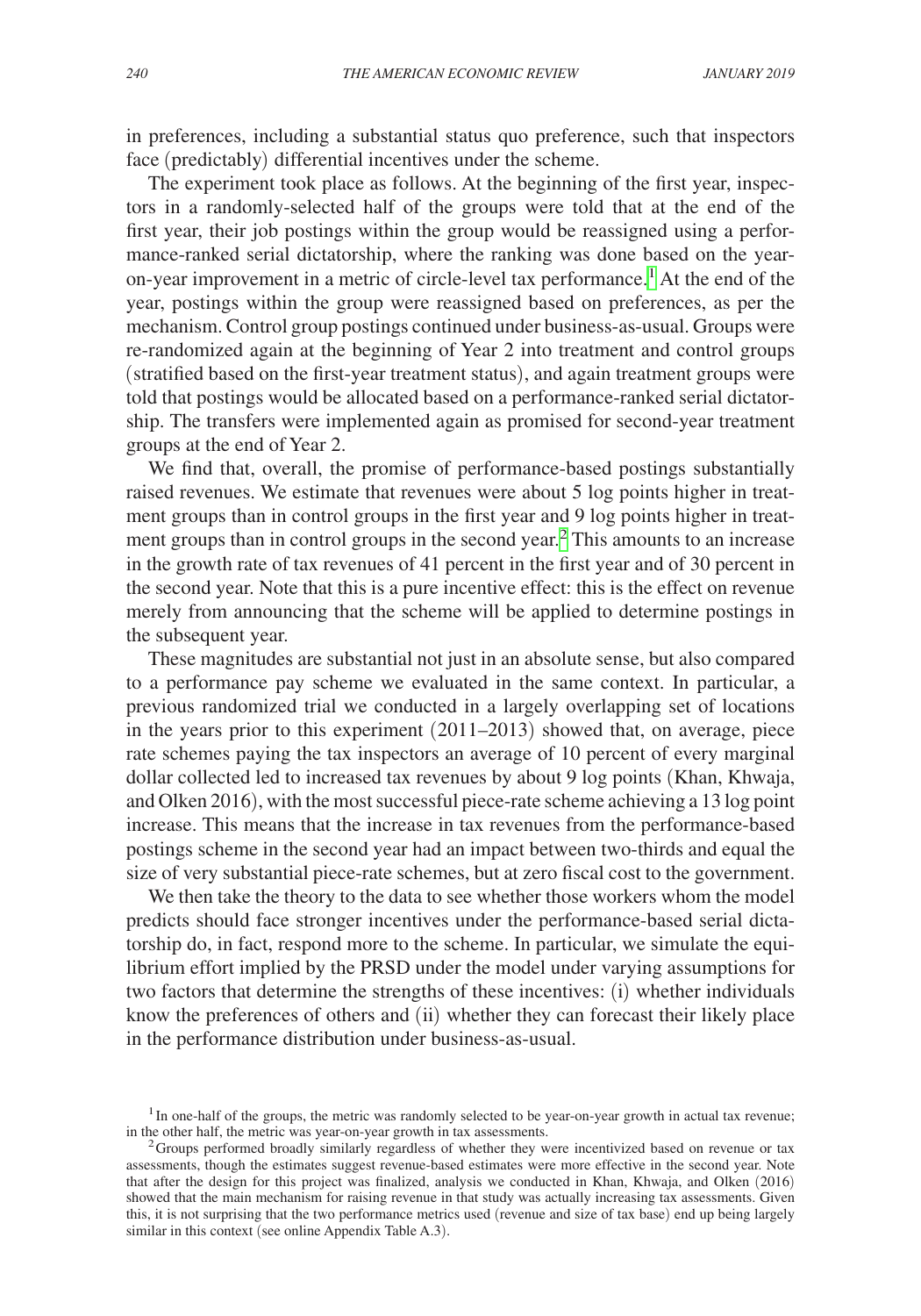We find evidence that those individuals who were predicted by the model to have stronger incentives under the scheme indeed increase their revenue more in response to being randomly allocated to the performance-ranked serial dictatorship scheme. These results imply that collecting information on preferences for slots and the expected distribution of outcomes can allow one to reliably predict in which contexts such incentive schemes have the greatest potential to improve performance. More generally, this also builds on the small empirical literature, largely (though not entirely) drawing from sports, on how tournament-based compensation schemes can lead to heterogeneous effort choices depending on individuals' forecast of the likely incentives they face from the tournament (e.g., Prendergast 1999; Sunde 2009; Boudreau, Lakhani, and Menietti 2016) and shows how these ideas can be applied in a case where the heterogeneity in the prize (in our case, a job posting) comes from an allocation decision.

While our results highlight the incentive properties of a performance-based serial dictatorship, a related question is the allocation of people to slots it induces. Where individuals finally end up will be determined by the composition of workers' preferences, and in particular, by what the highest performing workers prefer, since their preferences will get implemented with high probability. In our context, it turns out that high performers tend to largely prefer larger circles. Therefore, on net, treatment areas end up allocating the highest performers to larger circles than in control areas. In our context, if we think that the effect of workers on tax revenue is proportional (that is, a high performer can increase tax revenue more in a larger circle), this allocation may serve to further enhance the impacts of the scheme.

These effects thus far have focused only on the first year the program was announced: when the program had incentive effects, but the allocation effects had not been realized. By randomizing treatments again in the second year, we can also examine dynamic effects of the program. We find that the effects on revenue persist in the second year even for those inspectors no longer exposed to incentives, but after the postings from the scheme had been implemented. One reason for this may be that, in this context, the prime mechanism to increase tax revenues is to add new properties to the tax rolls; once added, they continue to pay taxes. Allocation effects induced by the scheme could also contribute; indeed the point estimates are larger in the second year, after the incentives are no longer in place, than they were initially. While we cannot definitely disentangle mechanical persistence from allocation effects, the key point is that the allocation effects do not appear to be negative.

We include one cautionary note, however: the results show that exposing an inspector to the scheme for two years in a row has no larger an effect than exposing the inspector to the scheme once, and if anything, the point effects are lower. One possible explanation, consistent with the theory, is that over time inspectors learn more information about the preferences of others and their likely place in the outcome distribution. Our simulations suggest that, in general, more information about the preference matrix and the likely outcome distribution tends to diminish incentives; this would be consistent with diminished effects over time as people learn more about the preferences of others and their likely performance outcomes. It could also be that inspectors find being at risk of losing their posting right after they "earned it" discouraging, thereby dampening effort for those who included in the scheme a second time.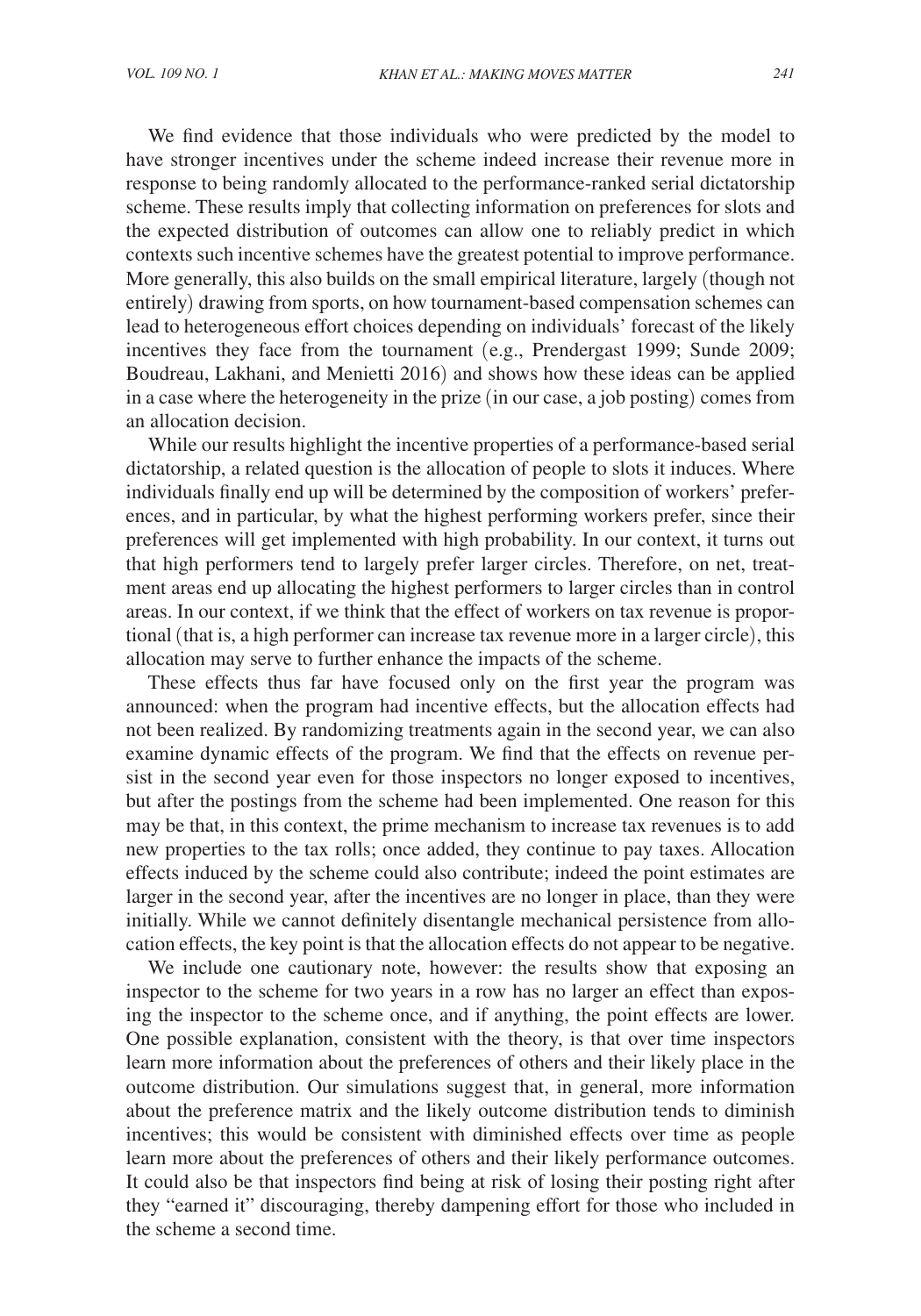On net, the results suggest that bureaucracies can use workers' preferences over their allocations to jobs to create incentives. The results suggest that the degree to which this approach will be useful depends on several factors, all of which can be checked by collecting some simple preference data at baseline. First, both the model and the empirical results suggest that the strength of the incentives will depend on (beliefs regarding) the homogeneity of preferences and the distribution of expected outcomes; by collecting baseline data on preferences and business-as-usual performance, one can use the model to simulate whether the incentives are likely to be weak or strong. Second, the degree to which the allocations induced by the scheme are likely to further the principal's objectives depends on what characteristics make a location popular. In our setting, top performers preferred larger circles, suggesting that allocation effects would serve to further increase tax revenue, but in other contexts (for example, assigning teachers to schools), the principal might not want top performers in the spots they desire most. By analyzing what types of characteristics make a location popular, the principal can decide whether allocating top performers to those types of locations is likely to further the principal's overall objectives. Finally, our results also suggest that these schemes, especially to the extent that they generate actions that have persistent effects, may work better when periodically applied.

The remainder of this paper is organized as follows. Section I describes the context we are working in, the data, and the intervention. Section II outlines a model that characterizes the marginal incentives implied by the performance-ranked serial dictatorships. Section III presents the experimental design and empirical strategy. Section IV then presents the main empirical findings as well as additional results, including the heterogeneous impacts implied by the model, the allocation impacts of the scheme, and the dynamic effects. Section V concludes.

## **I. Setting, Data, and Intervention**

## A. *Setting: Property Tax Administration in Urban Punjab*, *Pakistan*

This study takes place in urban areas of Punjab, Pakistan. Punjab is quite large—its population of 110 million would rank it twelfth in the world were it a country—and the cities that we study here include a number of large metropolitan areas, ranging from over 11 million people in Lahore to about 2 million in Multan and Gujranwala. Like other low-income countries, tax collection in Pakistan is generally low, with issues such as a low tax base, inadequate enforcement, and corruption.

In this study, we work with the Punjab Excise and Taxation Department's property tax division. The property tax is not only one of the most significant of regional taxes, but is one where there is both substantial returns to effort and substantial potential for tax evasion. Punjab's urban property tax is computed based on a formula that takes into account the square footage of land and buildings on the property, multiplied by standardized values from a table that depends on neighborhood wealth status; residential, commercial, or industrial property status; whether the property is owner occupied or rented; and location (i.e., on or off a main road).

The primary unit of tax collection is the "circle," a predefined geographical area that covers anywhere from 2,000 to 10,000 unique properties. The circle is led by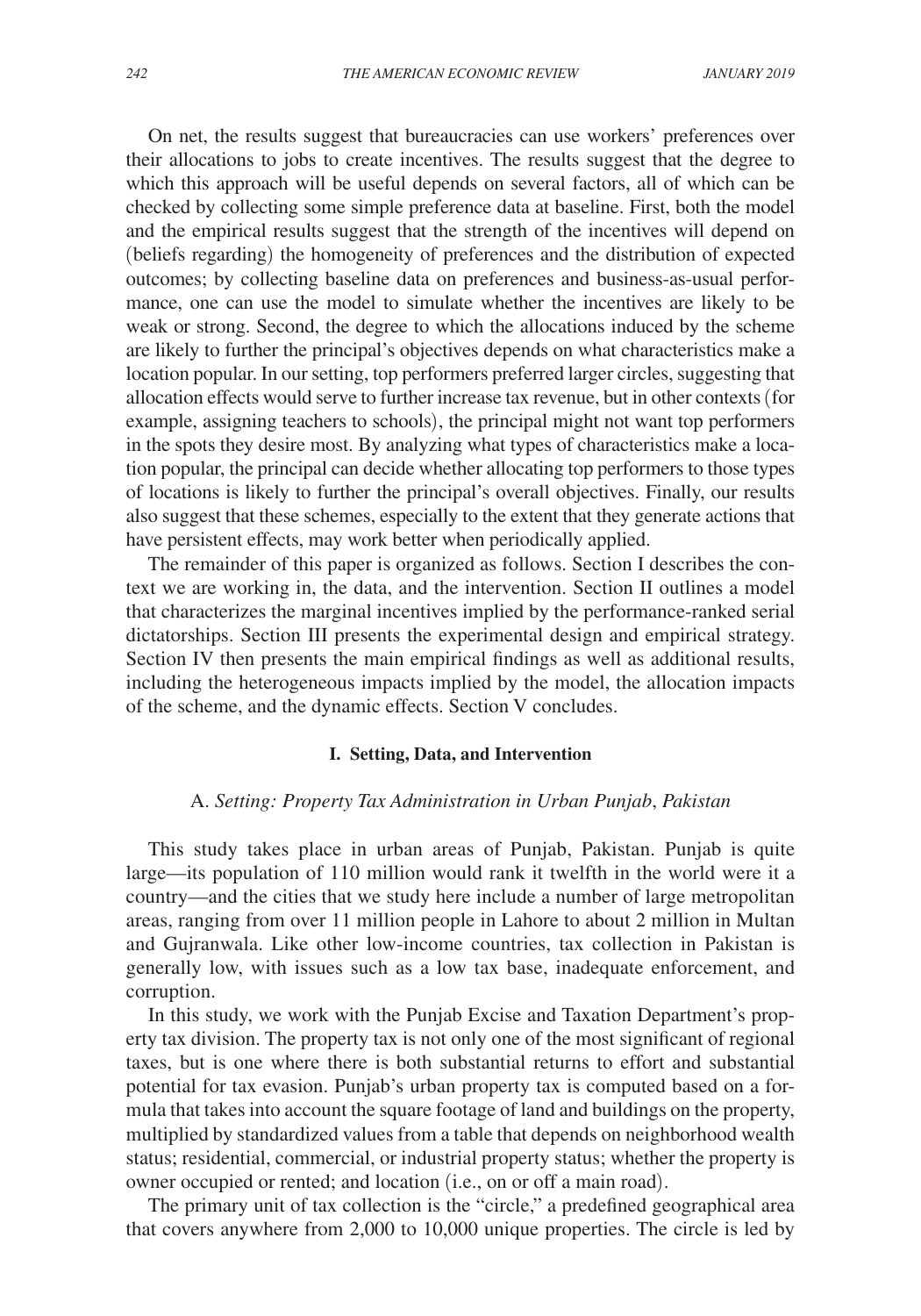an inspector who is essentially responsible for all stages of the tax: he determines each property's tax liability, sends an annual tax bill to the property owner, and is ultimately responsible for collections and dealing with any issues raised by the taxpayer. Together with a clerk in charge of record keeping and a constable who assists the inspector in the field, the team maintains a record of all properties and their attributes (size, type of use, etc.), applies the valuation tables to each property, and determines which exemptions apply.

Although property tax should be formulaic, property tax inspectors play a key role in tax administration because they are the only source the government has for the inputs into this formula, how the formula is applied, and for even discovering which properties exist in the first place and should be taxed. Not surprisingly, collusion between taxpayer and tax inspectors is thought to be widespread, reducing government revenue.

As is common for civil servants in developing economies, tax officials receive fairly low wages that are rarely, if ever, tied to performance. In our previous study (Khan, Khwaja, and Olken 2016), we showed that tax inspectors respond to performance pay: offering the three tax officers (inspector, constable, and clerk) performance pay equal to a total of 30 percent of all taxes collected above a historical benchmark increases taxes by 9 log points. The additional revenue comes about not by overtaxing but rather by adding new properties to the tax rolls and by eliminating undertaxation. The current study takes place in essentially the same setting, with sufficient overlap so that the comparison between the two is meaningful.<sup>[3](#page-6-0)</sup>

This paper instead focuses on an alternative incentive mechanism: the assignment of inspectors to circles. Such postings, either to better or worse assignments, are often the primary tool available to supervisors who want to improve performance. In our context, in fact, these transfers of inspectors between circles are fairly common, with about one-third of tax inspectors typically transferred between circles each year. Inspectors are likely to care about where they are posted, as there is substantial heterogeneity across circles. For example, the number of properties varies substantially; the ninetieth percentile circle has more than three times as many taxable properties as the tenth percentile circle. Even more important is heterogeneity in ease of collecting taxes, opportunities for corruption, and amenities; all of which can be used to provide incentives. However, in practice, the transfer process is opaque and subject to political influence, so their use as an incentive device is in practice limited. The fact that political influence and other factors other than performance often influence postings is common in many settings, particularly for those outside the very top of the civil service (see, e.g., Iyer and Mani 2012).

<span id="page-6-0"></span><sup>&</sup>lt;sup>3</sup>Due to our desire to create proximate groups of ten or so circles within which the PRSD scheme was applied (as we describe in more detail below), the current sample is somewhat smaller, with around 81 percent of the tax-circles in our prior study part of the current paper sample. We should note that in terms of inspectors, only 3 percent of the inspectors were treated under the interventions introduced in both these papers (for all four years), with 62 percent having been treated at least once. Thus, while there is sufficient overlap to draw meaningful comparisons between the two studies, it is not the case that the inspectors were constantly under some experimental scheme for four straight years.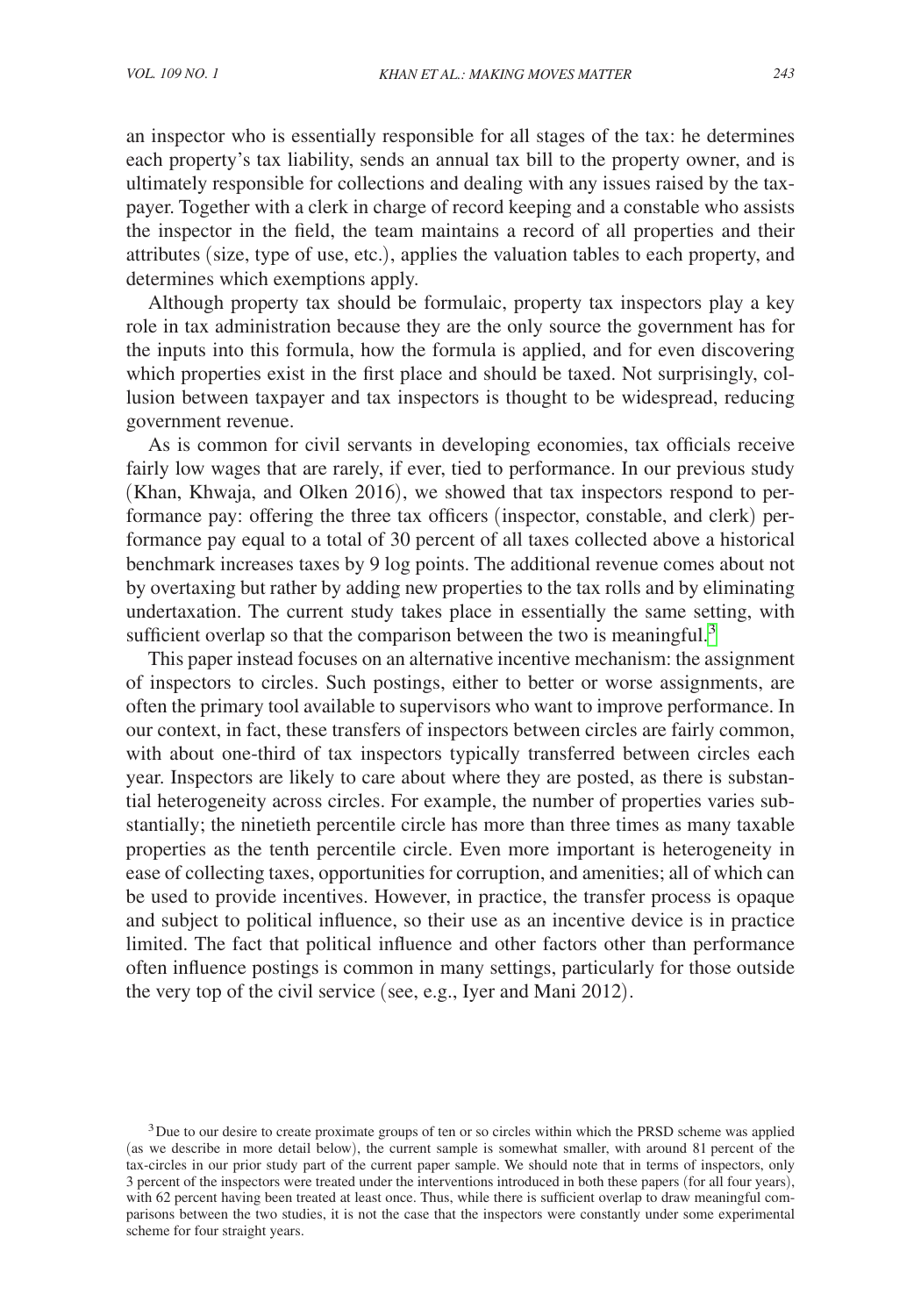## B. *Data and Summary Statistics*

Our primary data source is circle-level administrative data on tax performance. The administrative data are based on the quarterly reports that each inspector files, which show their overall collections (separately for current year and past years/ arrears collections) and the total assessed tax base. We digitized these reports for all tax circles.<sup>[4](#page-7-0)</sup>

Summary statistics for key variables from the administrative data are shown in [Table 1](#page-8-0) for the second year of the experiment (FY 2015). First, current year tax revenues are substantially larger than arrears (i.e., collections against past years' unpaid taxes): the mean of log current year tax revenues is 16.00 compared with just 13.54 for log arrears, implying that, on average, current revenue is about 12 times as large as arrears. This suggests that the main impacts on total revenue will likely be felt through increases in current year revenue. Second, the log recovery rate (the log of tax revenue divided by the tax base net of exemptions) is −0.08 for current year taxes, which implies that about 92 percent of all taxes that are demanded by the government are in fact paid. In addition to nonpayment, a substantial issue is that many properties are either under-assessed or not assessed at all. Tax inspectors can, therefore, respond to performance incentives by adding new properties to the tax rolls, assessing existing properties more accurately, and increasing collections of existing assessments.

In addition, we also collected rank-order baseline preference data from all inspectors over all circles in their (randomly assigned) groups, which consisted of an average of ten circles from within the same metropolitan area (more details on the construction of these groups below). Inspectors were given a preference form prior to the assignment of treatment status and were told to rank all circles in their group from 1 to  $J$ , with 1 as the highest ranked circle.<sup>5</sup>

Before beginning our analysis of incentive effects, it is useful to examine the preference data a bit further. We find that preferences have both a common and idiosyncratic component; in particular, many inspectors seem to display a strong preference for their status quo allocation. To see this, panel A of [Figure 1](#page-8-0) shows the distribution of inspectors' ranks of their current position at baseline. We normalize ranks such that 1 is the highest rank and 0 is the lowest rank. Panel A shows that about one-half (53 percent) of inspectors rank their own circle as their most preferred, with the rest expressing a desire to move.

To examine the common component of preferences, for each pair of inspectors within the same group, we calculate the pairwise correlation between their ranks. Panel B plots the distribution of these pairwise correlations, along with what the distribution would look like if preferences were randomly distributed. As is evident from panel B, the distribution of correlations is substantially shifted to the

<span id="page-7-0"></span><sup>&</sup>lt;sup>4</sup>In our previous paper (Khan, Khwaja, and Olken 2016), we also selected a random sample to be verified each year by aggregating (thousands of) bank-verified receipts of individual payments; we found no statistically or eco-<br>nomically significant discrepancy between the administrative data and our independent verification.

<span id="page-7-1"></span><sup>&</sup>lt;sup>5</sup> Inspectors had incentives to reveal their true preferences. The scheme was explained briefly to inspectors so they could understand that truthful revelation was a dominant strategy, and inspectors were told that if they were chosen for the scheme, these preferences would be used in assignment (though they were, ex post, given an opportunity to revise preferences).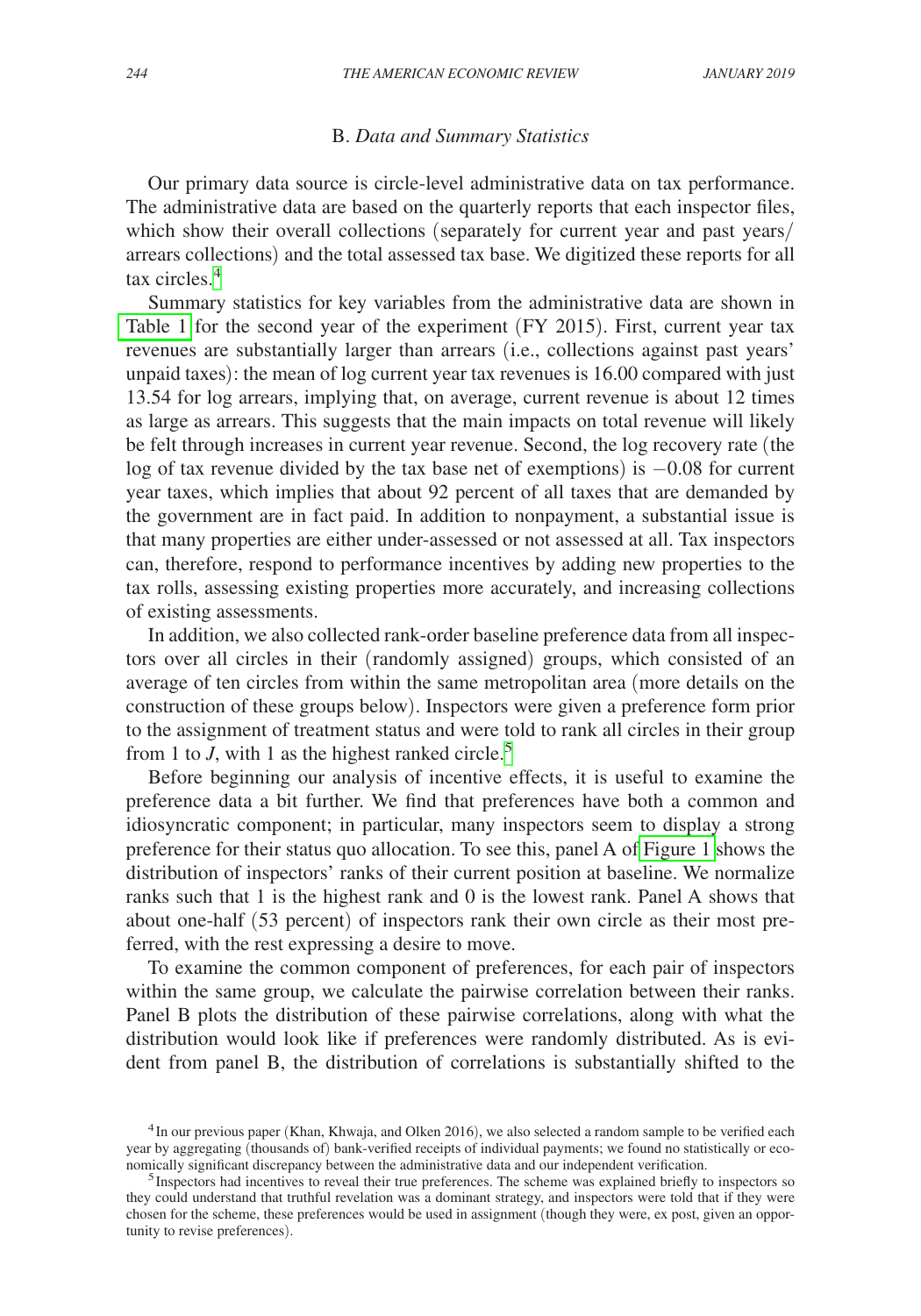Panel A. Distribution of inspector's

<span id="page-8-0"></span>

|                                  | Mean    | Standard<br>deviation | Mean of within-group<br>standard deviation | <b>Observations</b> |
|----------------------------------|---------|-----------------------|--------------------------------------------|---------------------|
| log revenue (total)              | 16.12   | 0.79                  | 0.67                                       | 518                 |
| log revenue (current)            | 16.00   | 0.80                  | 0.69                                       | 518                 |
| log revenue (arrears)            | 13.54   | 1.20                  | 0.90                                       | 514                 |
| log tax base (total)             | 16.45   | 0.82                  | 0.65                                       | 518                 |
| log tax base (current)           | 16.29   | 0.79                  | 0.65                                       | 518                 |
| log tax base (arrears)           | 14.05   | 1.43                  | 1.08                                       | 514                 |
| log recovery rate (total)        | $-0.08$ | 0.11                  | 0.10                                       | 518                 |
| log recovery rate (current)      | $-0.08$ | 0.10                  | 0.09                                       | 518                 |
| log recovery rate (arrears)      | $-0.13$ | 0.22                  | 0.16                                       | 514                 |
| log non-exemption rate (total)   | $-0.25$ | 0.22                  | 0.17                                       | 518                 |
| log non-exemption rate (current) | $-0.22$ | 0.17                  | 0.13                                       | 518                 |
| log non-exemption rate (arrears) | $-0.38$ | 0.58                  | 0.45                                       | 514                 |

| TABLE 1—SUMMARY STATISTICS |
|----------------------------|
|                            |

*Notes:* Statistics from administrative data are shown at the end of Year 2 of the study (FY 2015). Each observation is one of the 525 circles as defined at the time of randomization.



Panel B. Distribution of pairwise rank correlations

Figure 1. Descriptive Statistics of Baseline Preferences over Positions

*Notes:* Panel A shows the histogram of inspectors ranks of their status quo circle, at baseline, where the top-ranked circle is normalized to 1 and the bottom ranked circle is normalized to 0. Panel B shows the distribution of pairwise rank correlations among inspectors within a given group. The histogram in outline shows what the distribution would look like if inspectors' preferences were random.

right compared with one would expect from random chance; the mean correlation between inspectors' ranks is about 0.22.

Given these preference data, it is also useful to estimate the degree to which the current allocation is Pareto inefficient, from the perspective of maximizing inspectors' utility. Note that any allocation that results from a serial dictatorship will always be Pareto efficient in this sense, so to the degree that the current allocation is far from the Pareto frontier, there may be large gains in inspector utility from implementing the scheme, even holding effort constant. One way to characterize this is to calculate the core allocation of inspectors to circles, using Gale's top trading cycle algorithm (Shapley and Scarf 1974). This algorithm computes the unique allocation of inspectors to circles such that no inspector is worse off than he is in the status quo and no inspector or group of inspectors would want to deviate. The difference between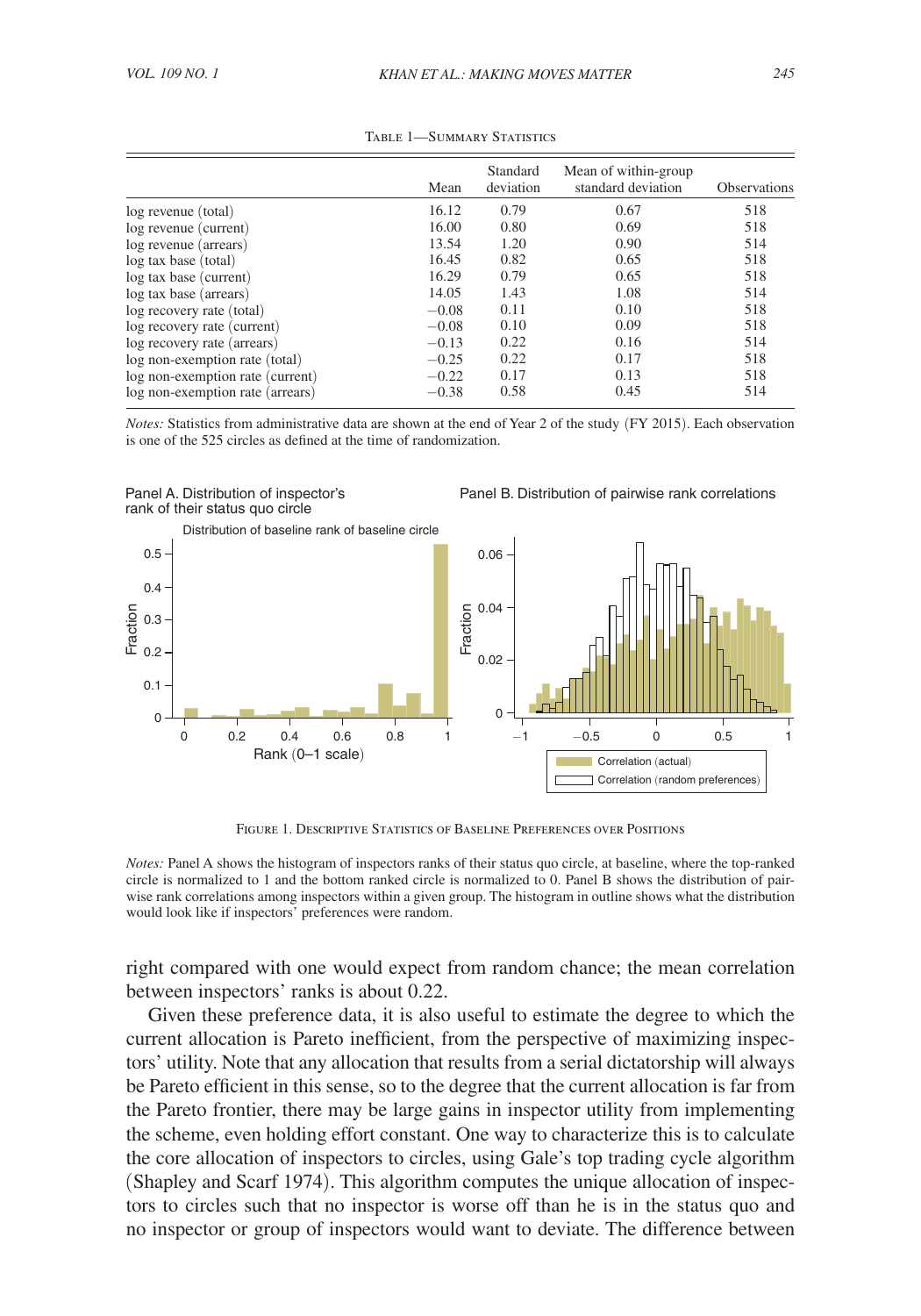the status quo and the core is a measure of how inefficient the current allocation is. We find that 15 percent of inspectors would be able to move to a posting they strictly prefer to the status quo in the core. Conditional on moving, these individuals move to circles ranked about 30 percentiles higher in their preference ordering. The relatively small number of movements suggests that while there is some Paretoimproving room for improvement on the status quo, it is limited. The reallocations induced by the scheme will therefore largely be non-Pareto-improving, in the sense that increases in utility for some are likely to lead to decreases in utility for others. We will return to this when we consider heterogeneous impact of the scheme.

## C. *The Performance-Ranked Serial Dictatorship Scheme*

We now describe the basic design of the Performance-Ranked Serial Dictatorship Scheme that was introduced in collaboration with the Excise and Taxation Department for a two-year period beginning in 2013. We describe the theoretical properties of this scheme in the subsequent section.

The primary goal of the scheme was to incentivize performance by linking performance explicitly to postings. The scheme was known formally within the Excise and Taxation department as the Merit-Based Transfers and Postings (MBTP) scheme to make this link clear.

The scheme worked as follows. Within each of the ten major metropolitan areas in Punjab, we randomly allocated circles into groups of approximately ten circles each.<sup>[6](#page-9-0)</sup> At the beginning of the tax year (i.e., in July), groups were randomly selected to either participate in the MBTP scheme or to remain in the status quo.

For groups selected to be in the MBTP scheme, all inspectors were told that they would be ranked based on their performance and then based on this ranking, would be given a choice of circles within their group. Specifically, inspectors were told that if they were the top-ranked inspectors in a group, they would be posted in their first-choice circle, the next ranked inspectors would be posted in their top preference from the remaining circles, and so on.<sup>7</sup> Performance was calculated in two ways (randomized by group): for one subtreatment (the "recovery" group), inspectors' performance was calculated as the year-on-year percent increase in their current circle's tax collected during a fiscal year; for the other subtreatment (the "demand" group), inspectors' performance was calculated as the year-on-year percent increase in their current circle's assessed tax base.

The scheme was implemented as promised. At the end of the fiscal year (but before final performance had been calculated), inspectors submitted their final, binding set of preferences over all circles in their group.<sup>[8](#page-9-2)</sup> Postings were then carried

<span id="page-9-0"></span><sup>6</sup>The major metropolitan areas correspond to "divisions" in the tax department, with the exception of the capital city of Lahore. Lahore consists of two divisions, but they were combined to form a single metropolitan area for the purposes of forming groups.

<span id="page-9-1"></span> $<sup>7</sup>$  In order to convince inspectors in the first year that postings would be made as promised, two additional groups</sup> of ten inspectors each were randomly selected to have the merit-based postings implemented at the start of Year 1, based on performance in the previous year following the same PRSD scheme. We exclude these 20 inspectors from the analysis here.<br><sup>8</sup>Although final postings were made on the basis of total performance during the fiscal year, inspectors

<span id="page-9-2"></span>were given information at the end of the third quarter as to their tentative ranking before submitting their final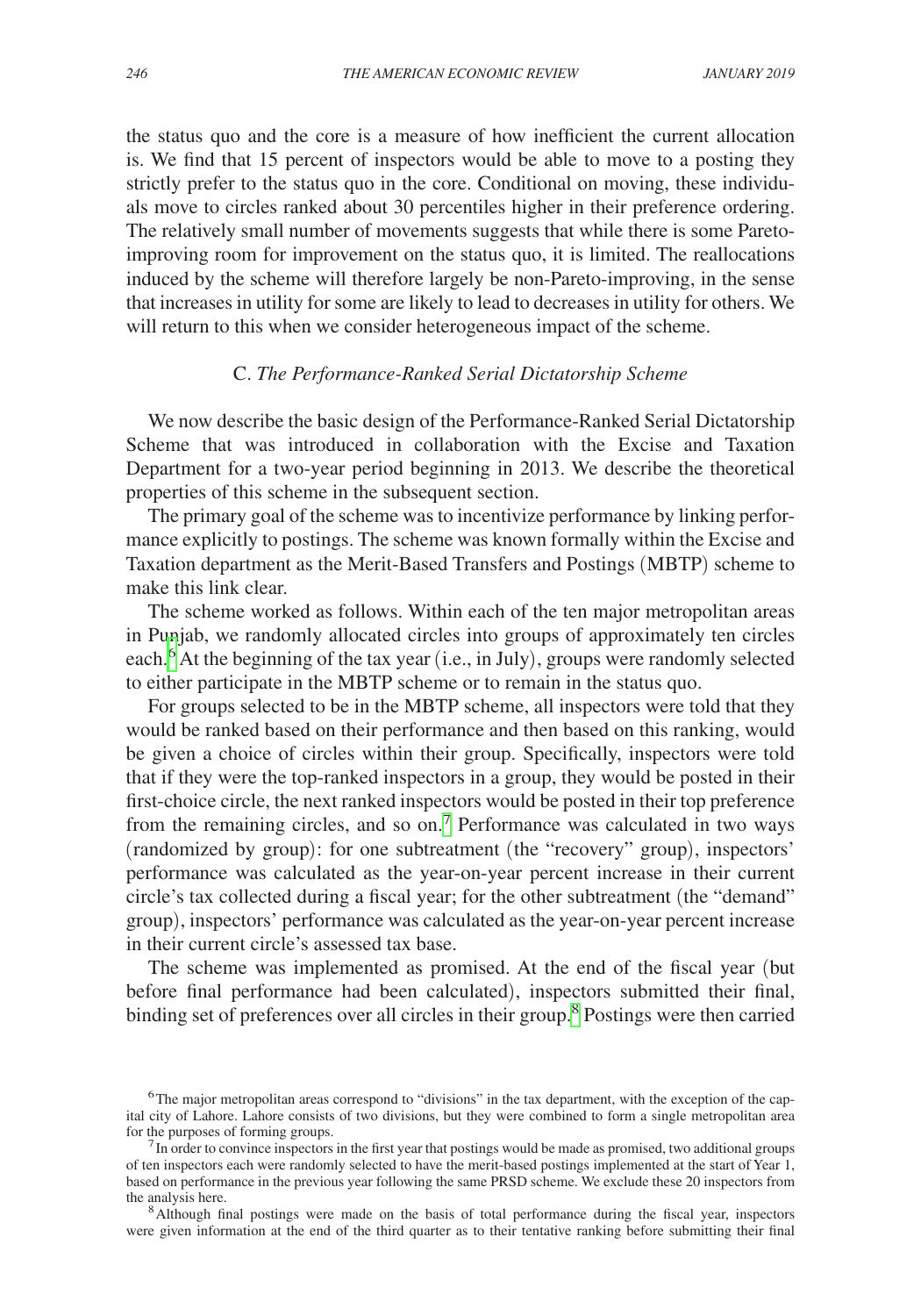out as described: the top-rank inspector was given his first choice of posting, the second-rank inspector was given his top choice among remaining circles, and so on.

Note that postings were done within groups, which as described above were randomly selected groups of ten circles within metropolitan areas. The fact that the scheme was done within metropolitan areas ensured that no inspector would need to physically move his family as a result of the scheme. The fact that choice was constrained to groups of ten circles was for experimental feasibility, so that there would be both treatment and control areas within each metropolitan area. While ten circles still entail substantial heterogeneity—within groups, the ninetieth percentile circle has tax revenue almost nine times larger than the tenth percentile circle—the incentive effects we find here are most likely an underestimate of the incentive effects that would be generated if choice was given over a larger number of locations.

## **II. Modeling Incentives under PRSD**

The incentives created by the performance-ranked serial dictatorship are complex and depend on the relationship of an inspector's preferences with those of everyone else and how he expects his performance to compare to others. This section describes a simple model to characterize these incentives and then simulates the model using preference data we collected at baseline to better understand the heterogeneity in incentives under the scheme.

## A. *Allocation under the PRSD Scheme*

Suppose that inspector *i*, obtains utility  $u_{ij}$  from being assigned to circle *j*. This determines a preference ordering over circles for each inspector *i*. We denote the overall preference matrix implied by these preferences from all inspectors by **P**. Further, suppose that the outcome (in our case, growth in tax revenue) for inspector *i* is given by

$$
y_i = y_{i0} + e_i + \epsilon_i,
$$

where  $e_i$  is the effort from inspector  $i$ ,  $y_{i0}$  is the growth rate that would be observed in the absence of effort (which may differ across circles), and  $\epsilon_i$  is an i.i.d. error term with standard deviation  $\sigma_{\epsilon}$ <sup>[9](#page-10-0)</sup>

For any vector of outcomes **y**, the PRSD allocation mechanism, combined with the preference matrix **P**, yields an allocation  $r_i(\mathbf{y}, \mathbf{P})$ ; that is, for a given preference matrix **P**, any realization of outcomes **y** yields a mapping of assignments of inspectors to new circles given by  $r_i(\mathbf{y}, \mathbf{P})$ , defined such that inspector *i* is allocated to circle *j* if  $j = r_i(\mathbf{y}, \mathbf{P})$ . The function  $r_i(\mathbf{y}, \mathbf{P})$  implements the serial dictatorship given

preferences. The final preferences were similar, but not identical, to the baseline preferences: the average rank-correlation of between initial and final preferences is 0.63.<br><sup>9</sup>Note that one might also be interested in the impact of incentives on the bargaining relationship between tax-

<span id="page-10-0"></span>payer and tax inspectors, which we study in detail in Khan, Khwaja, and Olken (2016) and which is not captured by (1). In this paper, we take as given that the principal is interested in incentivizing tax collection. Since we are interested primarily in exploring the properties of a performance-based allocation scheme, in this paper we therefore abstract from the details of this bargaining game, and instead model the response to incentives using a more traditional moral hazard framework with unobservable effort.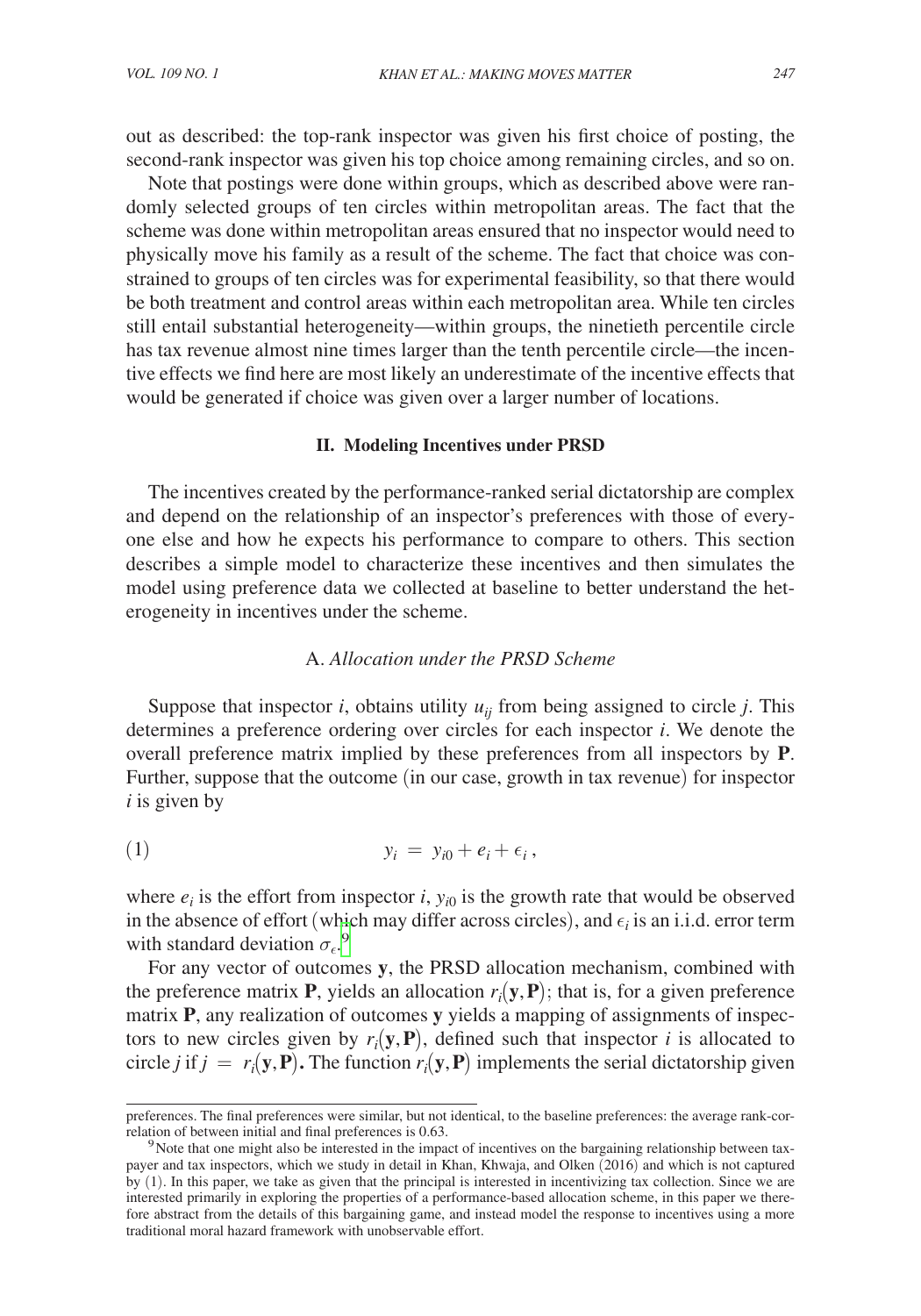preferences **P** and the ordering from **y**; that is, for a given group  $g$  (we suppress group classifiers for notational simplicity) the inspector  $i$  with the highest  $y_i$  is given his first choice circle amongst the set of circles in group *g*, the inspector *i* with the second highest  $y_i$  is given his first choice from among all remaining circles, and so on.

Suppose that the cost of effort for inspector  $i$  is given by the convex function  $c(e_i)$ . Then inspector *i* will choose effort to maximize his expected utility:

(2) 
$$
\max_{e_i} \sum_{j=1}^J u_{ij} \Pr(j = r_i(\mathbf{y}, \mathbf{P})) - c(e_i).
$$

In solving this expression, inspector *i* takes the effort from other inspectors as given. We can therefore rewrite this as

(3) 
$$
\max_{e_i} \sum_{j=1}^J u_{ij} \Pr(j = r_i(y_i, \mathbf{y}_{-i}, \mathbf{P})) - c(e_i).
$$

The first-order condition governing effort for each inspector *i* is given by  
\n(4) 
$$
\frac{dE[u]}{de_i} = \sum_{j=1}^{J} u_{ij} \frac{\partial Pr(j = r_i(y_i, \mathbf{y}_{-i}, \mathbf{P}))}{\partial y_i} = c'(e_i).
$$

An equilibrium in the model is a choice vector **e** such that equation (4) is satisfied for all inspectors simultaneously.<sup>[10](#page-11-0)</sup>

To build intuition, it is worth noting that the first-order condition suggests that there are several factors one would expect would influence the effort decision of a particular inspector *i*. The first factor is the preference matrix **P**. If all inspectors *i* have identical preferences, then moving inspector  $i$ 's outcome  $y_i$  up one rank in the  $y$ distribution moves inspector *i* up one rank in his preference distribution. To simplify notation, label the circles *j* such that 1 is the lowest-ranked circle and *J* is the topranked circle.<sup>11</sup> The first-order condition (FOC) in this case can then be simplified to be

to be

\n
$$
\sum_{i=1}^{J} u_{ij} \frac{\partial Pr(Rank(y_i, y) = j)}{\partial y_i} = c'(e_i),
$$
\nto be

\n
$$
\sum_{i=1}^{J} u_{ij} \frac{\partial Pr(Rank(y_i, y) = j)}{\partial y_i} = c'(e_i),
$$

where  $Pr(Rank(y_i, y) = j)$  denotes the probability that inspector *i* is ranked *j*th in the distribution. Note that while rank statistics like this are difficult to compute analytically, they can be easily simulated, as we discuss in more detail below.

<span id="page-11-0"></span> $10$ Since strategy spaces are non-empty and compact (inspectors' actions/effort are limited to at most 24 hours per day, creating an upper bound) and since inspectors' utilities are continuous (due to the inclusion of the  $\epsilon_i$  i.i.d. error/noise term in equation (1)), there exists a mixed-strategy Nash equilibrium of the game (Glicksberg 1952). However, the equilibrium need not necessarily be unique; we explore this further in our numerical simulations of the model below.<br><sup>11</sup>Note that this is slightly different notation from what we use in the empirical exercises, where we normalize

<span id="page-11-1"></span>ranks to be on a  $[0,1]$  scale, with 1 as the highest rank. We use the  $\{1,\ldots,J\}$  notation in the theory for ease of exposition but use the continuous measure in the empirics since different groups have different total numbers of circles *J*.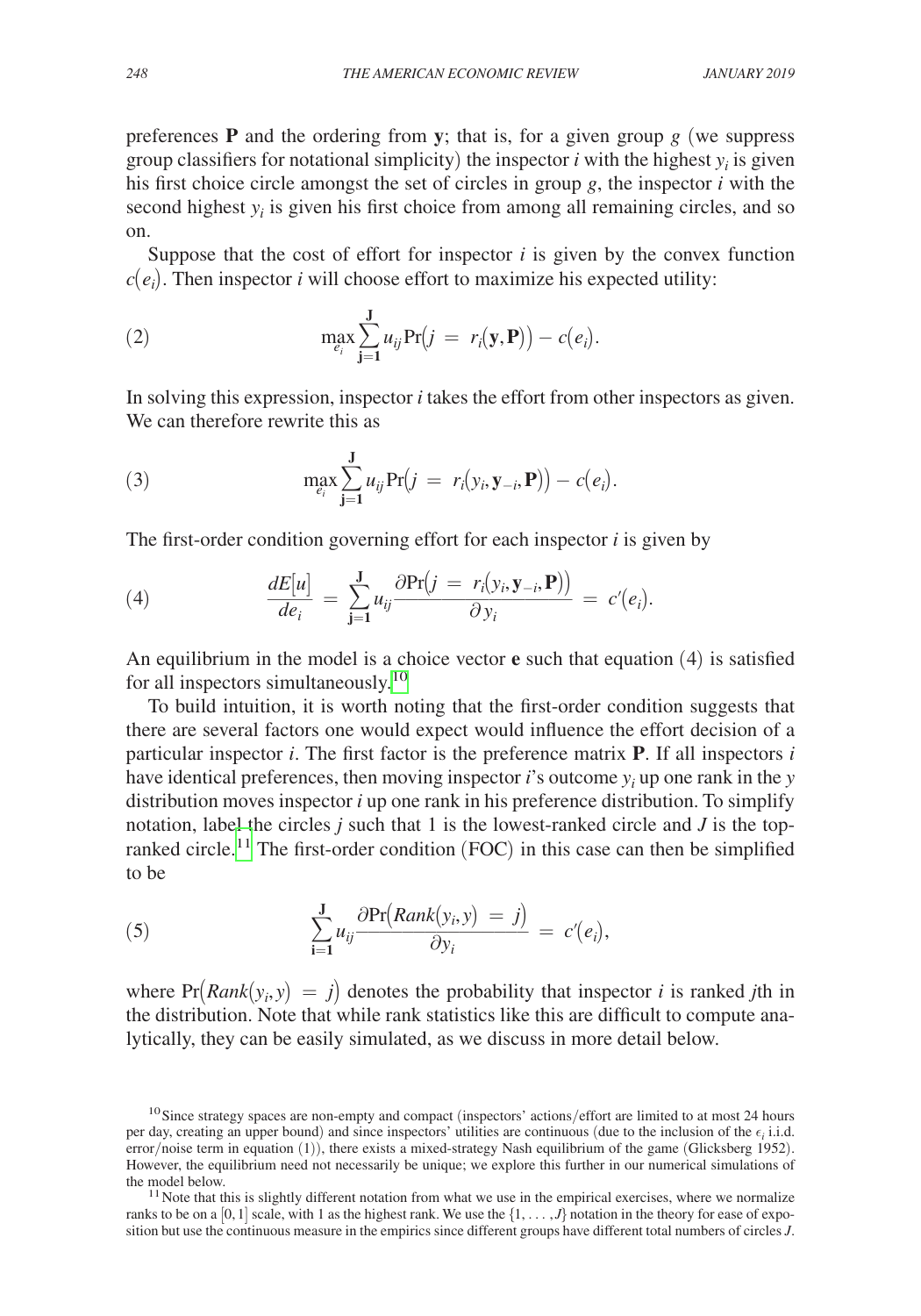An alternative extreme is one in which each inspector has completely different preferences, and in particular, each inspector has a unique first choice circle. In this case, the assignment function assigns inspector *i* to his first choice circle *regardless of performance*. Relatedly, if for any inspector *i* his most preferred circle is everyone else's least preferred circle, he will be assigned to his most preferred circle regardless of incentives. More generally, between these two extremes, to the extent that an inspector *i*'s most preferred circle(s) are also highly preferred by others, one would expect that inspector will generally face effectively higher returns from the scheme, though the precise incentives depend on the complete structure of preferences, as we will explore in more detail below.

A second factor that influences effort is the distribution of the  $y_0$ , the predictable component of an inspector's performance, in equation (1). Unlike winner-take-all tournaments, which create steep incentives for those who are potentially near the top of the distribution and little incentive for those who have no chance at winning (Prendergast 1999), this incentive scheme creates incentives throughout the distribution in the same way that optimal tournaments generally feature prizes for all rank-order positions, not just first place (Lazear and Rosen 1981), but the degree to which there are incentives depends on how close other inspectors are to you. Intuitively, if the  $y_0$  are close together, then a relatively small change in  $e_i$  is sufficient to produce a change in rank with high probability holding everyone else's *e* constant. If the  $y_0$  are further apart, then a larger change in  $e$  is required to produce the same change in expected rank, so one would expect smaller effort in these cases. [Figure 2](#page-13-0) qualitatively illustrates different potential configurations of the  $y_0$  distribution. In panel A, the  $y_0$  are close together, with uniformly strong incentives; in panel B, the  $y_0$  are further apart, with lower incentives; in panel C, the  $y_0$  are bunched in the middle but further apart in the tails (as they would be if they were normally distributed, for example), producing higher incentives for those in the middle of the distribution and weaker incentives in the tails. The heterogeneity in incentives from the  $y_0$  in turn interacts in complex ways with the heterogeneity in preferences; we, therefore, use simulations of the model below to compute numerically the heterogeneity in incentives these two forces create.

A final component that influences outcomes is the  $u_{ij}$ s, the utility of different positions to the inspectors. With common preferences and common **y**0s, the classic result from Lazear and Rosen (1981) suggests that there exists a set of  $u_{ij}$ s such that the scheme would replicate the efficient piece rate scheme in terms of inducing socially optimal effort levels. That said, unlike the Lazear and Rosen (1981) case where the tournament creator chooses the prizes arbitrarily, in this case, the  $u_{ii}$  are fixed by inspectors' preferences. Given this, in the more general case, with arbitrary  $u_{ij}$ s, as well as heterogeneity in **P** and  $y_0$ , the incentives from such a scheme will not necessarily be optimal. Comparing the degree to which these provide incentives to an actual piece rate scheme is thus also of interest to see how close, in practice, the incentives here come to a piece rate.<sup>12</sup>

<span id="page-12-0"></span><sup>&</sup>lt;sup>12</sup>While there are a number of lab experiments along these lines (e.g., Bull, Schotter, and Weigelt 1987), there are relatively few empirical studies along these lines. The study of tournaments by Bandiera, Barankay, and Rasul (2013) is one prominent example that also considers endogenous team formation induced by the different incentive systems.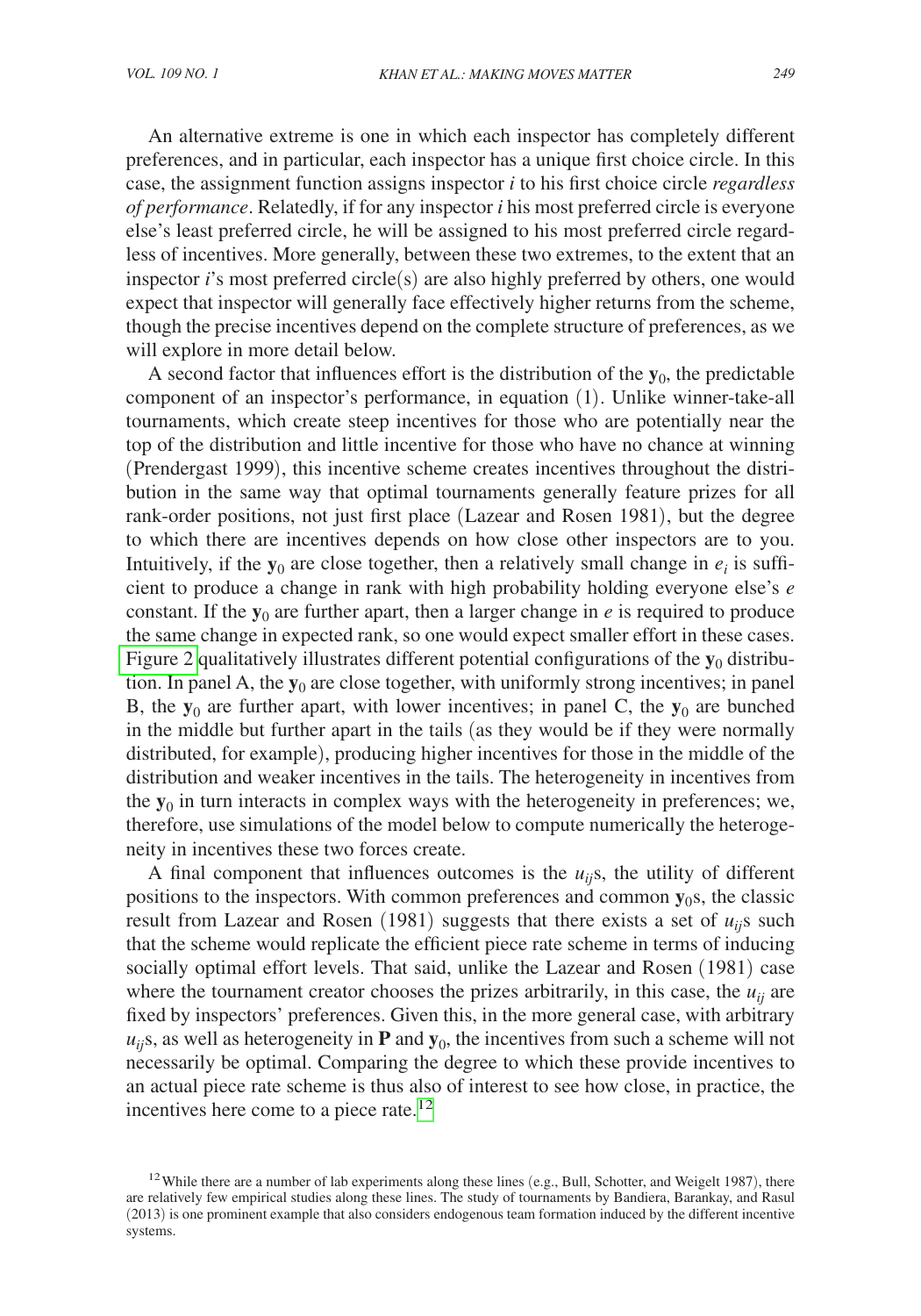<span id="page-13-0"></span>Panel A. When  $y_0$  is concentrated, the marginal return to effort is high for all inspectors.



Figure 2. Different Scenarios for the Distribution of **y**0 within a Group

Since the various components—information about alignment or idiosyncrasy of preferences **P**, predictable performance  $y_0$ , the change in utility from moving up or down a rank (i.e., the  $u_{ii}$ s), and the error variance—all interact in equation (4) to produce incentives in complex ways, one cannot easily characterize the heterogeneity in incentives faced by different inspectors analytically. We therefore simulate the model to calculate the incentives faced by people under the scheme.

## B. *Applying the Model to Context*

To better understand how the PRSD mechanism operates in our context, we simulate the model given actual preference and (predicted) performance data in our context. We do so under different assumptions about what information inspectors have about others' preferences  $P$  and predictable performance  $y_0$ . The idea of the simulation is to see what the model would predict in terms of the relative strength of incentives across different inspectors *i* based on the distribution of preferences **P**  and the predictable component of performance  $y_0$ . In Section IVB, we then investigate the degree to which inspectors whom the model predicts should face greater incentives under the scheme do in fact respond more when randomized into the experiment.

To operationalize the model, we begin by characterizing marginal return to effort (i.e.,  $dE[u]/de_i$  from equation (4)) for a given effort vector *e*, and then we solve for the Nash equilibrium vector of efforts. To calculate the marginal return to effort, (i.e.,  $dE[u]/de_i$  from equation (4)), we need to parameterize the utility over slots,  $u_{ij}$ , and estimate the distribution of  $y_0$ . For the utility over slots  $u_{ii}$ , the preference data **P** we have from inspectors is ordinal (i.e., their ranking over slots). To cardinalize it, we parameterize the utility function over different circles  $(u_{ij})$  linearly, with  $u_{ij} = 1$ for inspector *i*'s top-ranked circle and  $u_{ii} = 0$  for inspector *i*'s lowest-ranked cir-cle.<sup>[13](#page-13-1)</sup> In order to obtain  $y_0$ , we first regress actual revenue change on two lags of a circle's (log) revenue and tax base for the control group. We then use both the

<span id="page-13-1"></span><sup>&</sup>lt;sup>13</sup>We also experimented with alternative functional forms, where we make utility quadratic or cubic in the normalized rank. Results are virtually identical; see online Appendix Table A.7, which is analogous to Table 4.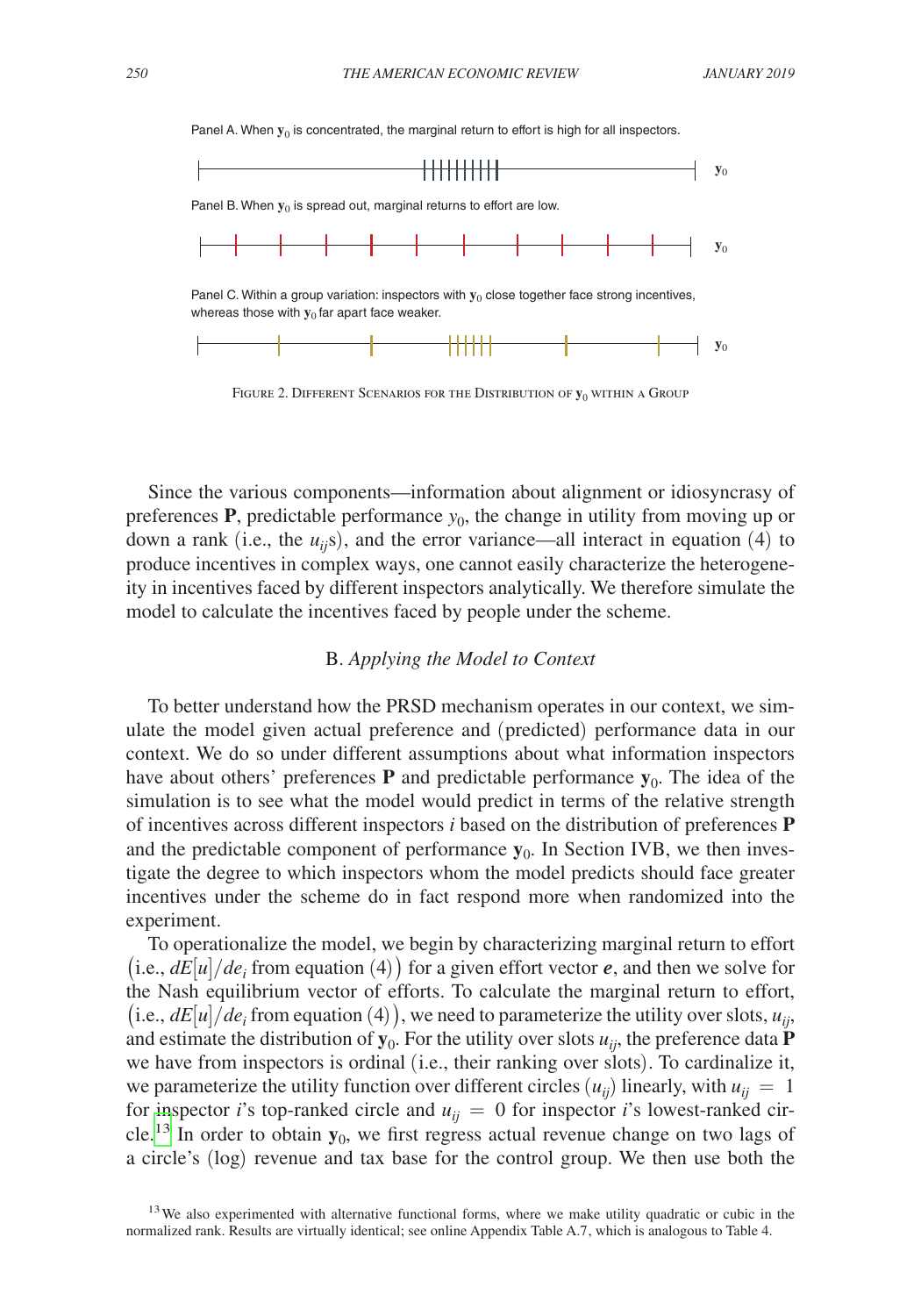coefficients and residual from this regression to predict  $y_0$  and  $\sigma_\epsilon^2$  (the variance of the error in equation  $(1)$ ). The distribution of estimated  $y_0$  is shown in online Appendix Figure A.1.

Before we turn to the equilibrium effort, we first illustrate the importance of different information assumptions, using simulations of the model. [Figure 3](#page-15-0) plots a histogram of the distribution of marginal incentives  $dE[u]/de_i$  under the model across inspectors *i* evaluated at the point  $e = 0$ , under different assumptions of knowledge. $14$ 

Panel A begins by plotting the distribution of  $dE[u]/de_i$  under the assumption of full knowledge; that is, that all inspectors know the full distribution of  $P$  and  $y_0$ . The figures shows substantial heterogeneity in marginal returns across inspectors, with a mass of inspectors at 0, facing effectively no marginal return to effort, and some facing a relatively steep marginal return.

The remaining panels of Figure 3 plot the same figure under alternative assumptions of what inspectors know, turning off first knowledge of **P**, then knowledge of  $y_0$  (predicted performance), and then knowledge of both **P** and  $y_0$ . Note that when we turn off knowledge of **P**, we need to make an alternate assumption for what inspectors *i* believe about the preferences **P** for all other inspectors. We examine two possible assumptions: (i) that inspectors *i* believe that inspectors −*i* have random preferences, and (ii) that inspectors *i* believe that all other inspectors −*i* have the same preferences they do. As discussed above and shown in Figure 1, preferences have both a common and idiosyncratic component, so reality is likely to be somewhere between these two extremes.

Note that less knowledge—either not knowing **P** or not knowing  $y_0$ —leads to a rightward shift in the distribution of expected utility. That is, adding knowledge about either  $P$  or  $y_0$  seems to dampen incentives for some people. Intuitively, with knowledge of  $y_0$ , people may now know that their outcome is less responsive to effort, since they may be predicted to be far apart from other inspectors (panels B and C). With knowledge of **P**, some people know they are likely to get a good outcome regardless of how hard they work, dampening their incentives (panel D). As is evident from the figures, in our context there is substantially more heterogeneity in effort due to **P** than due to  $y_0$ . Turning off knowledge of  $y_0$  makes a noticeable but small difference, whereas turning off knowledge of **P** entirely and assuming everyone has identical **P** eliminates most of the heterogeneity in incentives.

If inspectors know neither  $P$  nor  $y_0$ , all inspectors in a given group have the same incentives. When inspectors assume that all inspectors share their preferences, the incentives are at their maximum (panel E). Intuitively, this is because moving up one rank in the outcome distribution always moves the inspector up to one rank higher preferred circle. When inspectors do not know *y* but assume other inspectors have random preferences (panel F), incentives are dampened somewhat (by approximately half); intuitively, this is because in some random orderings, inspectors outcomes will not depend on their performance (e.g., if they uniquely prefer a given

<span id="page-14-0"></span><sup>&</sup>lt;sup>14</sup>These marginal returns to effort at  $e = 0$  are also similar to level-1 reasoning (Camerer, Ho, and Chong 2004; Crawford and Iriberri 2007), in which each individual *i* calculates their best response to others' business-asusual responses.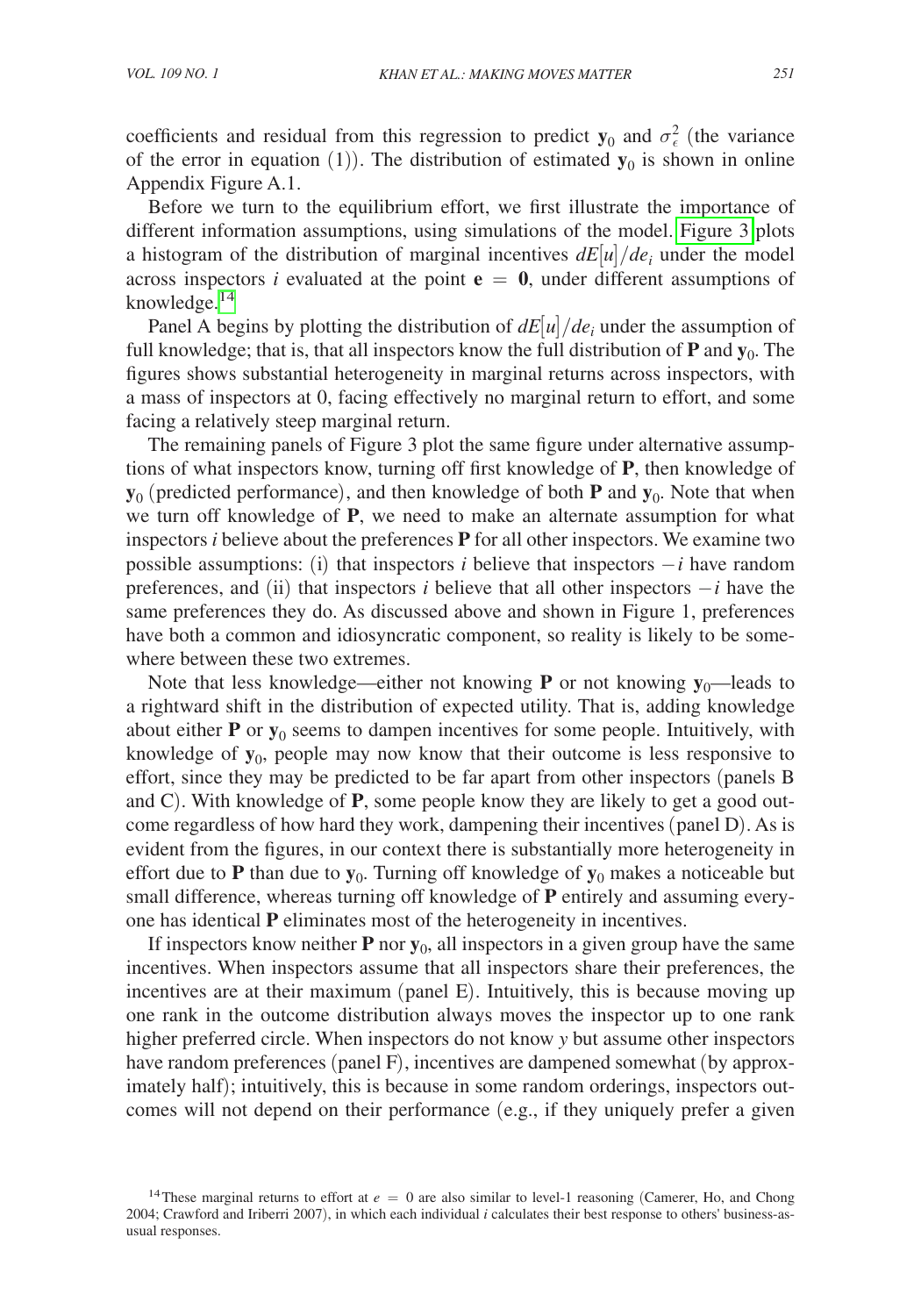<span id="page-15-0"></span>Panel A. Full knowledge of **P** and full knowledge of **y**<sup>0</sup>









Panel C. Identical **P** and full knowledge of  $y_0$  Panel D. Full knowledge of **P** and no knowledge of  $y_0$ 







Figure 3. Simulated Distribution Marginal Returns to Effort

*Notes:* Each panel shows the distribution of  $\frac{dE[u]}{de_i}$ <br>Simulations are as described in Section IIB  $\frac{dP_{\text{eq}}}{d\epsilon_i}$  evaluated at **e** = **0** under the knowledge assumptions stated. Simulations are as described in Section IIB.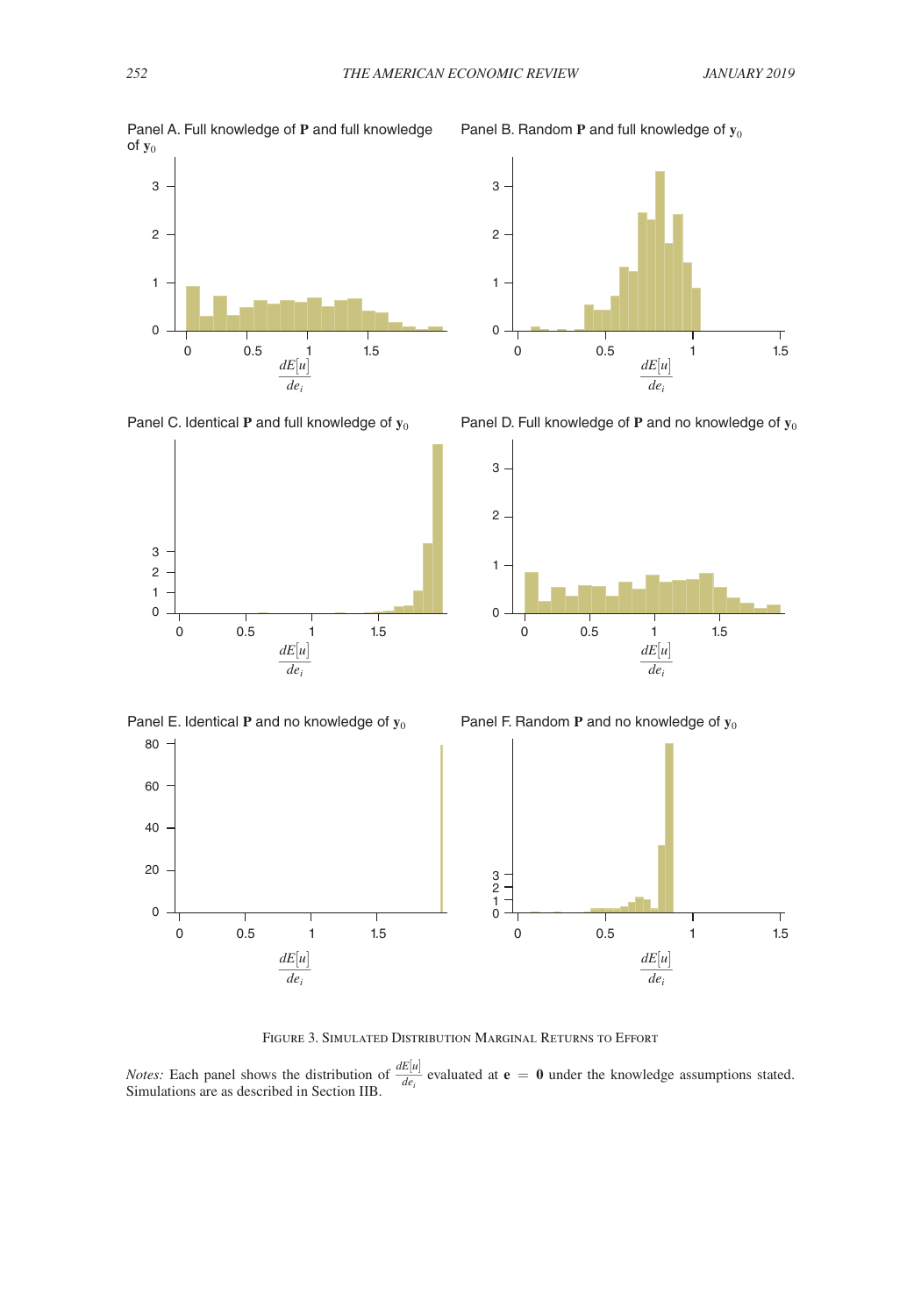circle that everyone else ranks poorly). [15](#page-16-0) These graphs suggest that the scheme is likely to work best in cases where inspectors have similar preferences and where their predicted outcomes in the absence of effort are as similar as possible. We will return to examine this prediction directly in the empirical results below.

We now turn to simulating the equilibrium effort induced by the scheme. While Figure 3 provided a basic sense of how informational assumptions could vary the strength of the incentives, it only showed the distribution of  $dE[u]/de_i$  evaluated at  $e = 0$ . However, to accurately predict how much inspectors will respond to the incentives, we need to solve for a Nash equilibrium in efforts, i.e., for a vector of efforts **e** such that equation (4) is satisfied simultaneously for all inspectors. This requires additional assumptions. Specifically, in order to do so we need to parameterize the right-hand side of equation  $(4)$ , i.e., cost function  $c(e)$ . While there are of course a range of ways of doing so, we take a parsimonious approach and parameterize the cost function  $c(e_i)$  as a simple quadratic, i.e.,  $c(e_i) = \alpha e_i^2$ , with  $\alpha$  as an unknown cost of effort parameter.<sup>16</sup> We then estimate  $\alpha$  using simulated method of moments so that the *average* effort in the model matches the *average* change in effort induced by the experiment. That is, we choose  $\alpha$  so that  $E[y_i - y_{i0}]$  from the model matches the experimental estimate of the change in total log revenue estimated via equation  $(6)$ .<sup>[17](#page-16-2)</sup> Remaining details of the simulation exercise are presented in online Appendix A.1.

In practice, the full Nash equilibrium results are quite similar to the results shown in Figure 3; the correlation between the marginal returns evaluated at  $\mathbf{e} = \mathbf{0}$  plotted in Figure 3 and the full Nash equilibrium vector of efforts *e* is 0.89 for the full knowledge case, and even higher for the other less knowledge cases considered.

Note that in fitting the model here, we are only using a single, average moment: we are not using any heterogeneity across inspectors in response to treatment to estimate the model. While one could allow for a more flexible cost function and use additional empirical moments to estimate all relevant (cost, informational, utility function) parameters, our parsimonious approach allows us to perform "out-ofmodel" empirical tests. By only using a single moment to estimate  $\alpha$ , our predicted effort levels under the model are not guaranteed to fit any particular pattern of heterogeneity in effort levels in the data. Thus, if we find that inspectors who have higher predicted effort level indeed respond more to being randomized into the PRSD, this serves as a test of the basic model. We examine this test empirically in Section IVB.

#### **III. Experimental Design and Estimation**

In this section, we first describe the overall research design, which uses a randomized controlled trial to examine the impacts of the PRSD. We then present the primary estimating equations to examine both the overall impact of the PRSD schemes

<span id="page-16-0"></span><sup>&</sup>lt;sup>15</sup>The reason that the simulated marginal returns are not exactly identical in panel F comes from the fact that there are different numbers of circles in different groups.

<span id="page-16-1"></span><sup>&</sup>lt;sup>16</sup> We also experimented with alternative functional forms for the cost function. In particular, in online Appendix Table A.6, we present our main out-of-sample heterogeneity tests using simulated efforts from cost functions  $c(e_i) = \alpha e_i^{3/2}$  and  $c(e_i) = \alpha e_i^3$ , respectively. The results are virtually identical to the main results in Table 4 (discussed in more detail below) which are based on  $c(e_i) = \alpha e_i^2$ 

<span id="page-16-2"></span><sup>&</sup>lt;sup>17</sup>We use the estimate of  $\alpha$  for Year 1; reestimating  $\alpha$  for Year 2 produces a different  $\alpha$  but does not qualitatively change the results.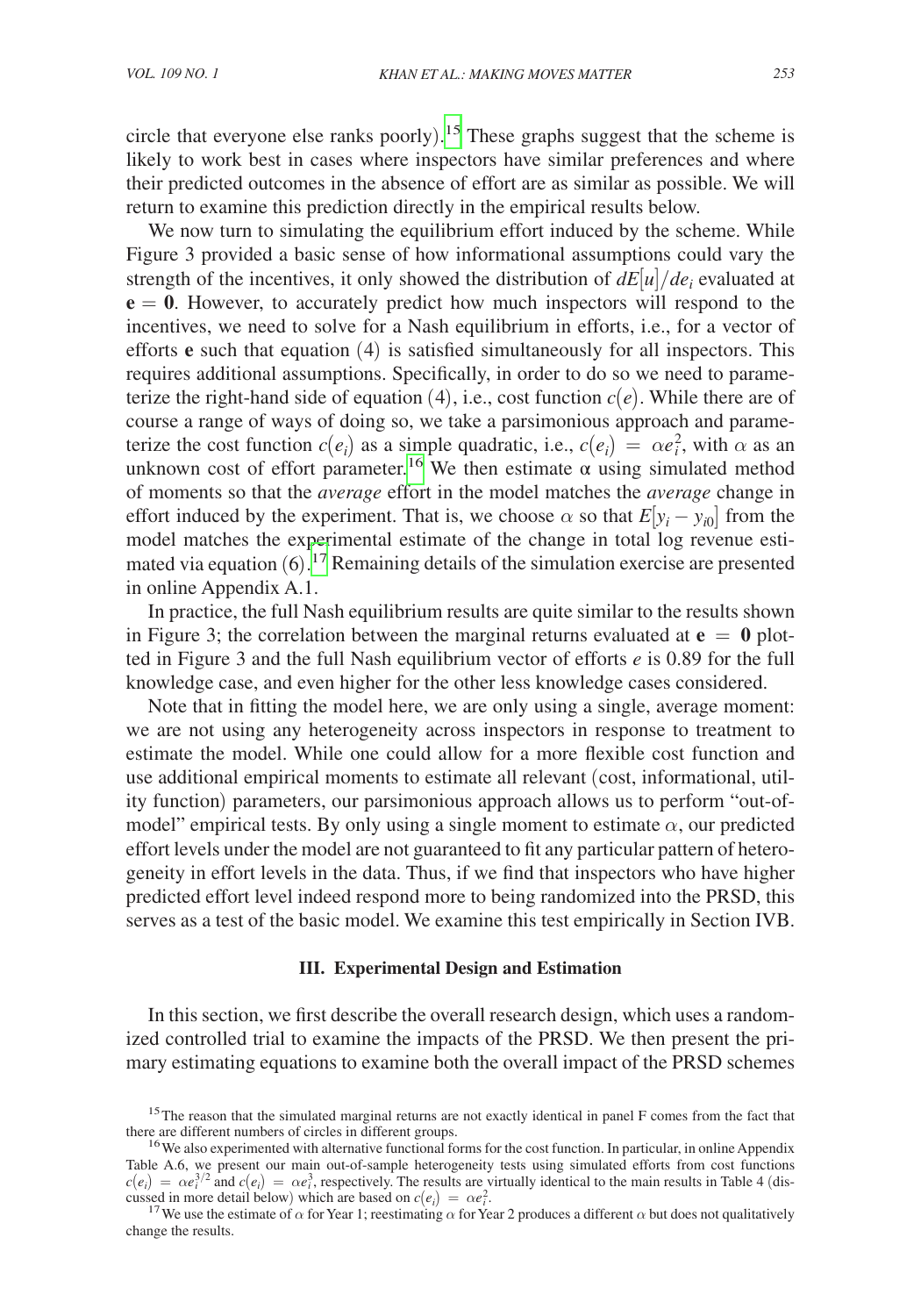as well to examine potential heterogeneity of impact as implied by the theoretical analysis and simulations in the previous section.

# A. *Experimental Design*

We study the impact of the performance-ranked serial dictatorship using a randomized controlled trial. In order to do so, at the start of the first year, circles were randomly assigned to be groups of 9–11 circles each, within metropolitan area. This resulted in 41 groups. After soliciting baseline preferences of all inspectors for circles in their assigned group, groups were randomized into treatment and control areas, stratified by metropolitan area. Within treatment areas, half of the groups were randomly assigned to have performance judged by year-on-year change in tax recovery, and half were randomly assigned to have performance judged by year-on-year change in tax assessments.<sup>[18](#page-17-0)</sup>

In the second year, groups were randomized again into treatment and control, stratified based on their treatment in the first year. The re-randomization was done prior to inspectors who participated in the first year submitting their final preferences, which means that the preferences (and allocation) of those inspectors reflects the fact that they know whether they will be continuing in the scheme for a second year. This allows us, in Year 2, to explore both (i) the differential effects of Year 1 circles having already experienced the PRSD scheme in the past but no longer receiving the incentives effects, (ii) the effects of participating in the scheme for multiple years in a row, and (iii) the pure effect of joining the scheme for the first time in Year 2 relative to pure controls.

The overall treatment assignment matrix as of Year 2 is shown i[n Table 2,](#page-18-0) and a map is shown for several sample districts in online Appendix Figure A.4. Note that if a Year 1 group was randomized to continue in Year 2, the performance metric used (revenue or tax assessment) was assigned to be the same in Year 2 as it was in Year 1. Note also that an additional 115 new circles were included for the first time in the Year 2 lottery.

Lotteries were conducted by computer publicly in the central tax authority office in Lahore at the start of each fiscal year[.19](#page-17-1) Online Appendix Table A.1 compares treatment circles to control circles on key tax recovery variables at baseline. The treatments appear completely balanced in Year 1 (*p*-value 0.674); in Year 2; the *p*-value for balance is 0.065; and pooled, the *p*-value is 0.230. We have verified that controlling for all these variables does not qualitatively affect the main results (see online Appendix Table A.4.)

<span id="page-17-0"></span><sup>&</sup>lt;sup>18</sup> Note that in Year 1, performance was judged using what the department calls "net demand," which represents the total taxes assessed after exemptions are taken into account. Given that there is some heterogeneity in the exemption rate across circles, exemptions are included in the performance metric, and circle staff have little control over the exemption rate. In Year 2, in an effort to simplify the performance metric further, performance was judged only using "gross demand" (which is the taxes assessed before exemptions are taken into account).

<span id="page-17-1"></span><sup>&</sup>lt;sup>19</sup> In Year 1, the lottery for Lahore to assign circles to groups was held on July 26, 2013; baseline preference data were collected between July 27 and July 31, and the lottery to assign groups to treatment or control status was held on August 3. Outside of Lahore, the lottery to assign circles to groups was held on August 3, 2013; baseline preference data were collected between August 4 and August 20, and the lottery to assign groups to treatment or control status was held on August 29. In Year 2, the lottery to assign groups to treatment was conducted province-wide on August 5, 2014.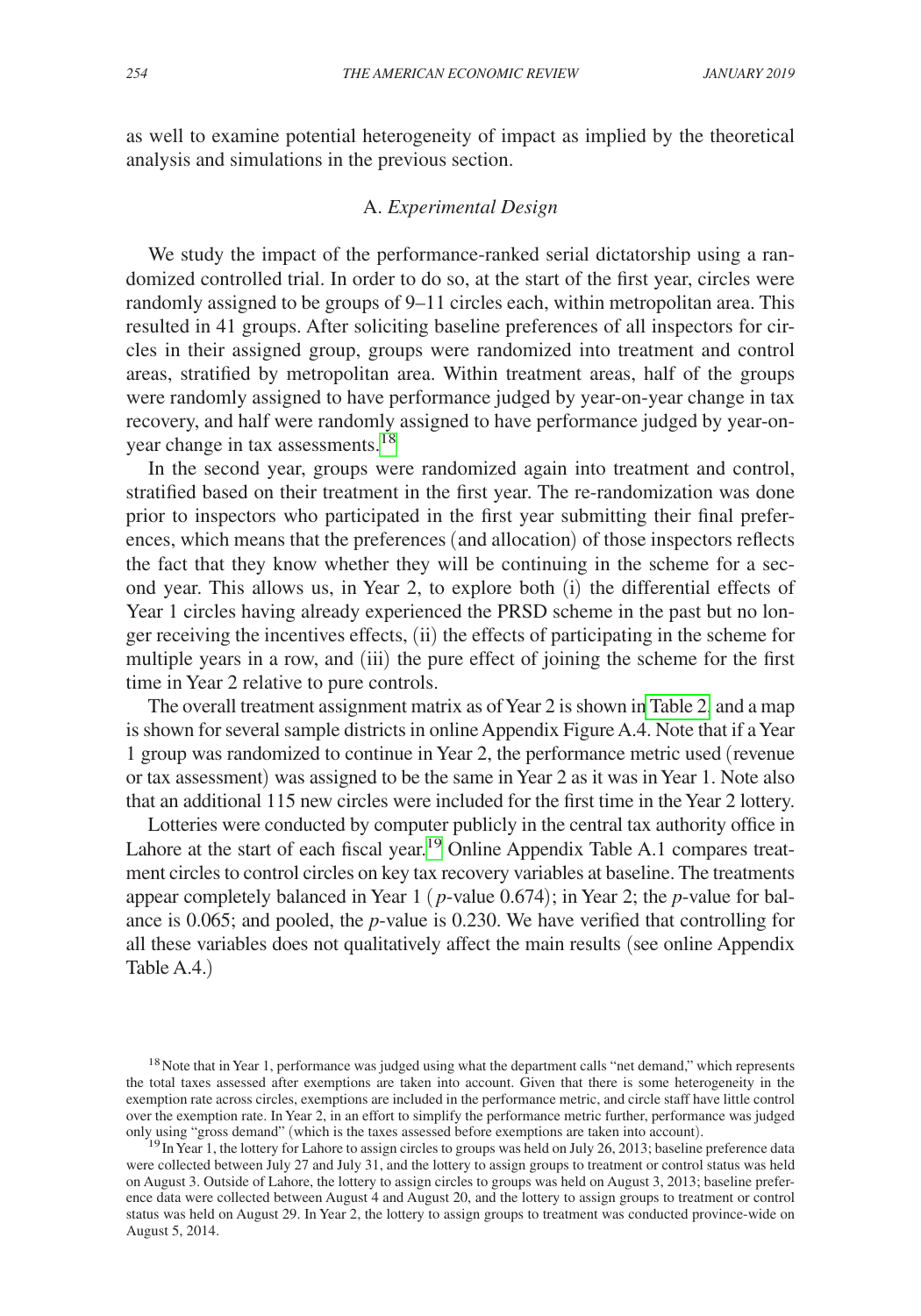<span id="page-18-0"></span>

|                                  | Year 2 control | Year 2 treatment | Total |
|----------------------------------|----------------|------------------|-------|
|                                  |                |                  |       |
| Year 1 control                   | 207            | 50               | 257   |
| Year 1 treatment                 | 72             | 81               | 153   |
| (Not included in Year 1 lottery) | 96             | 19               | 115   |
| Total                            | 375            | 150              | 525   |

Table 2—Treatment Assignment of Circles in Year 2

## B. *Estimating Specifications*

To test whether the incentives embodied in the transfer mechanism outlined above actually led to improved performance, we estimate treatment effects on log revenue for circle *c* as follows:

(6) 
$$
\log y_{ct} = \alpha_t + \gamma_t \log y_{c0} + \beta \text{TREAT}_c + \epsilon_{ct},
$$

where  $\log y_{c0}$  is the baseline value of the outcome variable and *TREAT<sub>c</sub>* is a dummy for being in the first year of receiving a treatment. In estimating equation (6) for Year 2, we restrict ourselves to circles that were randomly selected to be in the control group in Year 1, so  $\beta$  from equation (6) can be interpreted as the pure incentive effects of the scheme, before any allocations have taken place. We estimate the equation separately for Year 1, Year 2, and pooling both years together (with time fixed effects  $\alpha_t$  and separate coefficients  $\gamma_t$  for each year in the pooled regression).<sup>[20](#page-18-1)</sup> We report randomization-inference-based *p*-values, where we use our actual randomization Stata code (including both assigning circles to groups, and then assigning groups to treatment or control) to generate counterfactual randomizations. We explore time dynamics and allocation effects below.

The theoretical analysis in Section II has predictions for which inspectors would face the highest marginal returns under incentive scheme, as given by equation (4). We use the baseline preferences elicited from inspectors, and the simulations described in Section IIB, to compute the predicted equilibrium effort  $\tilde{e}_i$  for each inspector *i* under the model.

We then test whether those inspectors predicted to have higher marginal incentives under PRSD do in fact respond more when randomly allocated to the treatment by estimating the following equation:

(7) 
$$
\log y_{ct} = \alpha_t + \alpha_g + \gamma_t \log y_{c0} + \beta_1 T REAL_C \times \tilde{e}_i + \beta_2 \tilde{e}_i + \beta_3 T REAL_C \times X_c + \beta_4 X_c + \epsilon_{ct},
$$

where  $\tilde{e}_i$  is the model's prediction for how much effort inspector *i* would exert, as estimated in the previous section. We normalize  $\tilde{e}_i$  from the model to have standard

<span id="page-18-1"></span> $20$  For our main results, we focus the 410 circles that participated in the Year 1 lottery, as this holds the sample constant throughout and as we only have baseline preference data for these 410 circles. Results for Year 2, however, are similar when we incorporate the new circles that were not included in Year 1 lottery. See online Appendix Table A.5.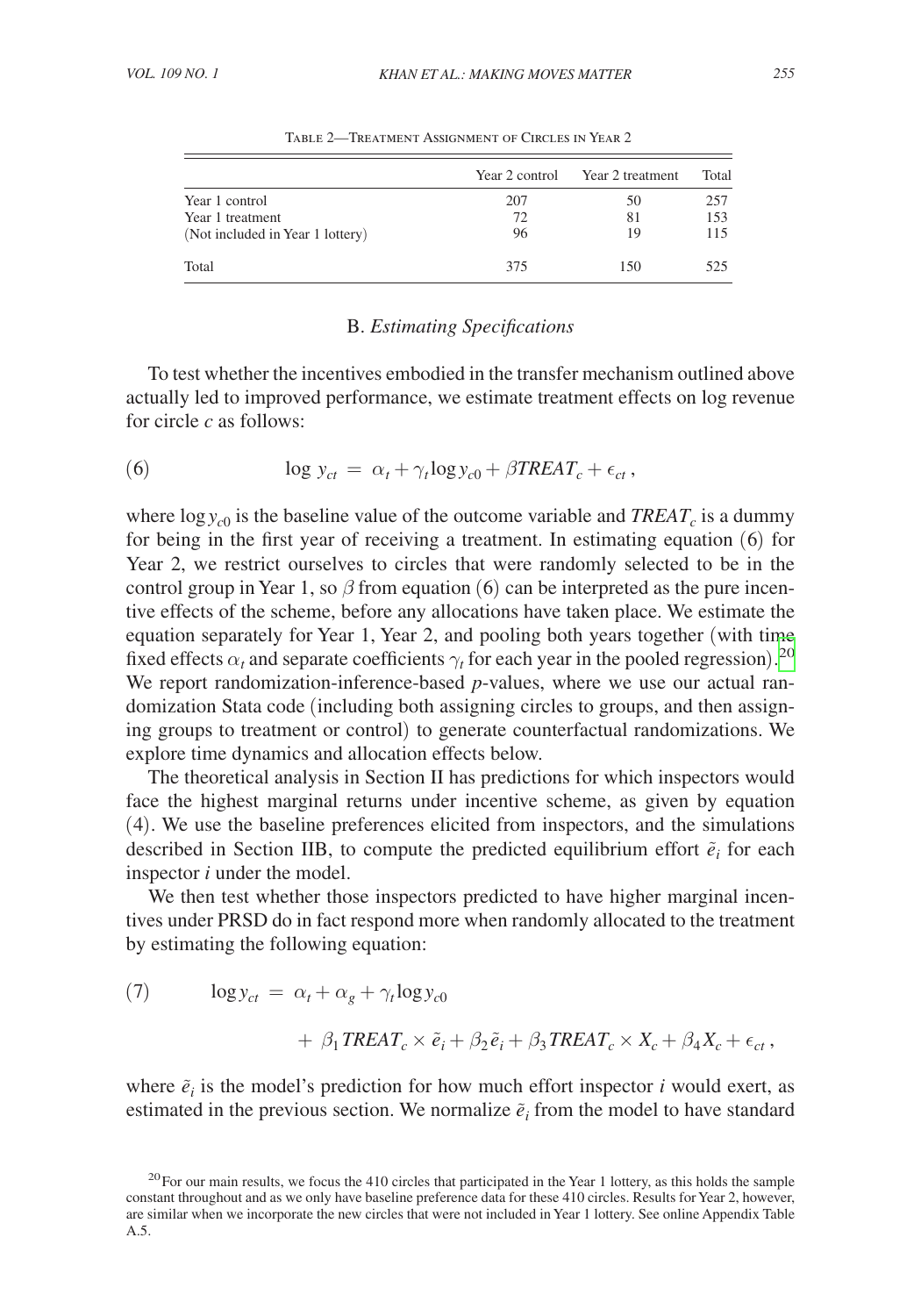deviation 1. Note that  $\tilde{e}_i$  is predicted for all inspectors, both in treatment and control, and differences in  $\tilde{e}_i$  across inspectors  $i$  arise only from differences in their baseline preferences **P** and in  $y_0$ . We use Year 1 data to fit the model and generate the  $\tilde{e}_i$ , and then estimate equation (16) using Year 2 data so as to provide a more demanding "out-of-sample" test. We also show that using  $dE[u]/de_i$ , which comes from simulations using only baseline data on  $P$  and  $y_0$ , instead of  $\tilde{e}_i$  produces very similar results. We include group fixed effects  $(\alpha_g)$ ; since randomization occurred by group, this subsumes the main effect of treatment  $(TREAT<sub>c</sub>)$ . We also control for the interaction of *TREAT* with other circle characteristics  $X_c$  that may be correlated with the cost of effort in that circle, in particular the size of the tax base at baseline and the baseline recovery rate (i.e., the log share of taxes assessed that are actually paid), as well as the main effects of those characteristics  $X_c$ . The coefficient of interest is  $\beta_1$ , which captures whether the performance-ranked serial dictatorship treatment was more effective for those inspectors predicted by the theory to face stronger incentives under the scheme.

In addition, we present further analysis below that takes advantage of the Year 2 re-randomization to examine both the dynamic implications from running the PRSD scheme (both when it is applied only once and when it is repeated) as well as trying to separate out the various components that may be at play when the scheme continues over time. To do so, we estimate the following regression:

(8) 
$$
\log y_{c2} = \alpha + \gamma \log y_{c0} + \beta_1 T REAL\_Y1_c
$$

$$
+ \beta_2 T REAL\_Y2_c + \beta_3 T REAL\_Y1_c \times T REAL\_Y2_c + \epsilon_{ct},
$$

where  $TREAT_Y1_c$  is a dummy for having received the treatment in the first year, *TREAT*\_*Y* 2*c* is a dummy for receiving the treatment in the second year, and *TREAT*\_*Y* 1<sub>*c*</sub>  $\times$  *TREAT*\_*Y* 2<sub>*c*</sub> is a dummy for receiving a treatment in both years. The coefficient  $\beta_1$  is thus interpretable as the effect on Year 2 collections of receiving treatment in Year 1 and NOT receiving it in Year 2, which captures both persistence of the scheme over time and whatever implications there may from having allocated inspectors according to the PRSD; the coefficient  $\beta_2$  is the effect of receiving the treatment for the first time in Year 2 relative to pure controls, and the effect  $\beta_1 + \beta_2 + \beta_3$  is the effect in Year 2 of receiving a treatment in both years relative to pure controls.<sup>[21](#page-19-0)</sup>

#### **IV. Results**

#### A. *Effect of the First Year of Treatment*

We first examine the impact of whether the PRSD scheme had any positive impact on overall tax collections. While in general one would expect the scheme to at least

<span id="page-19-0"></span><sup>&</sup>lt;sup>21</sup> Note while that the coefficient on  $\beta_2$  should be very similar to the coefficient in (6) in Year 2 data, since both estimate the effect of starting to receive the scheme in Year 2 relative to pure controls, they need not be mechanically identical since the estimated coefficient on baseline recovery,  $\gamma$ , will be slightly different between the two regressions.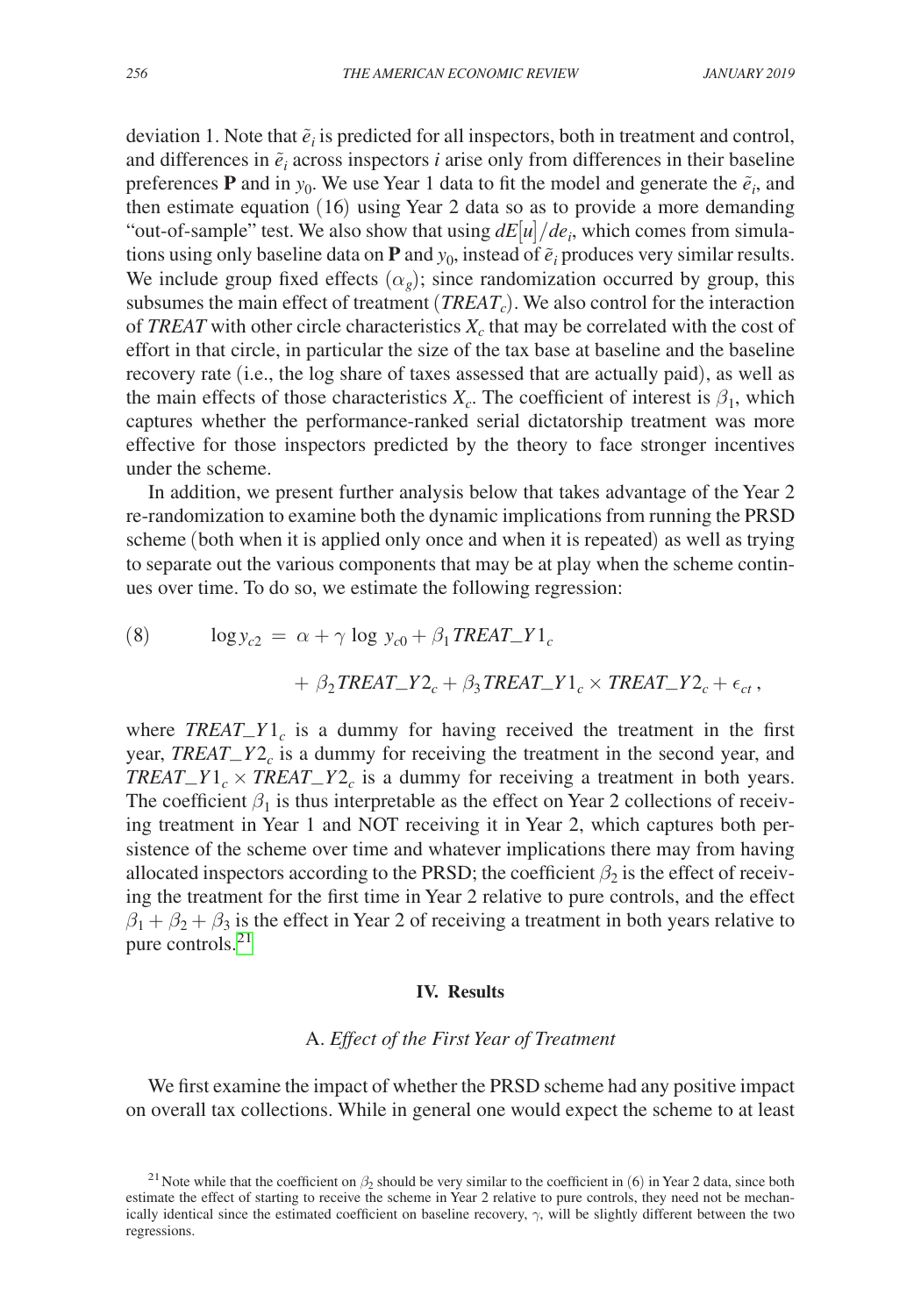|                         | Year 1  | Year 2            | Pooled  |
|-------------------------|---------|-------------------|---------|
|                         | (1)     | $\left( 2\right)$ | (3)     |
| Treatment               | 0.049   | 0.092             | 0.061   |
|                         | (0.022) | (0.042)           | (0.020) |
|                         | [0.009] | [0.036]           | [0.002] |
| Baseline                | 0.892   | 0.946             | 0.944   |
|                         | (0.018) | (0.019)           | (0.019) |
| <b>Observations</b>     | 405     | 251               | 656     |
| Mean growth in controls | 0.117   | 0.309             | 0.203   |

Table 3—Treatment Effect on log Tax Revenue

*Notes:* Tax revenue is comprised of revenue from the current year's tax due, plus revenue collected from previous years' unpaid taxes (arrears); the dependent variable in each column is the log of the respective tax measure. Estimation is by OLS. The unit of observation is a circle, as defined at the time of randomization. Specification controls for baseline values (FY 2013). Robust standard errors in parentheses. Standard errors are clustered by circle. Randomization inference based *p*-values in brackets.

weakly increase effort (and hence tax collections), it is worth noting that there are other possible effects. For example, the scheme may shorten an inspector's time horizon in a circle since some inspectors (particularly low-performing inspectors in popular circles) may now expect to be replaced. With shorter time horizons, inspectors may choose to invest less in a given circle than they may otherwise.

The empirical results from estimating equation (6) are presented in Table 3. Table 3 presents results for total tax revenue; online Appendix Table A.2 presents results separately for current year tax revenue, arrears revenue (i.e., collections against past-due amounts from previous years), and total tax revenue.<sup>[22](#page-20-0)</sup> In the first year (column 1), circles in which inspectors who were told they would be reallocated at the end of the year based on their performance grew by about 4.9 log points higher than the control group. Compared with the control group's average growth rate of 11.7 percent, this represents a 41 percent higher growth rate than controls. For inspectors who were first included in the scheme in the second year, the impact is even greater: 9.2 log points higher revenue, or about 30 percent higher growth rate than controls. The results are presented graphically, both as cumulative distribution functions and probability density function (CDFs and PDFs) in [Figure](#page-21-0) 4, and show that in Year 2 the effects are even more pronounced at higher quantiles.

We should emphasize that both the Year 1 and Year 2 effects are the incentive impacts of being in the scheme for one year on (different) randomly-selected groups of inspectors. Therefore the difference between Year 1 and Year 2 inspectors is not on account of the former having been exposed to the scheme for longer (we will examine longer term effects in subsequent sections), but rather reflect perhaps a different (better?) understanding and perhaps increased credibility of the scheme for inspectors who were included in the scheme in the second year.[23](#page-20-1)

<span id="page-20-0"></span> $^{22}$  Note that the results on total collections in columns are not always an average of current and arrears collections as the baseline control variable differs in each column.

<span id="page-20-1"></span><sup>&</sup>lt;sup>23</sup>The control group also grew at a faster rate in Year 2 due to a province-wide revaluation effort, conducted in both treatment and control areas, so it is possible the larger effect on revenues in Year 2 just reflects the fact that the scheme leads to an approximately similar percent increase in the growth of tax revenues in both years.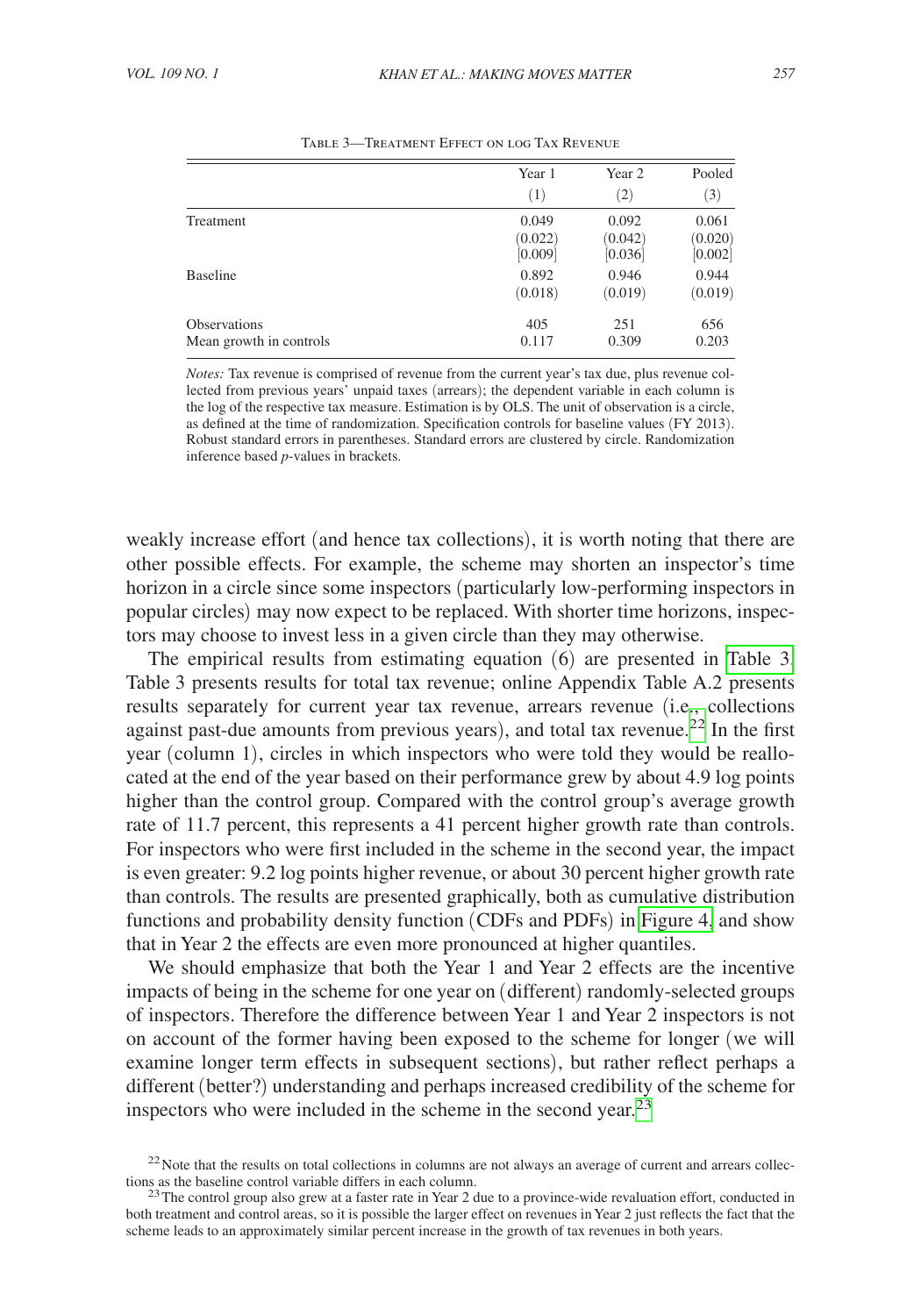

Figure 4. Distribution of Change in log Tax Revenue Collected, by Treatment

log of recovery (Y2) – log of recovery at baseline log of recovery (Y2) – log of recovery at baseline

<span id="page-21-0"></span>Panel A. Year 1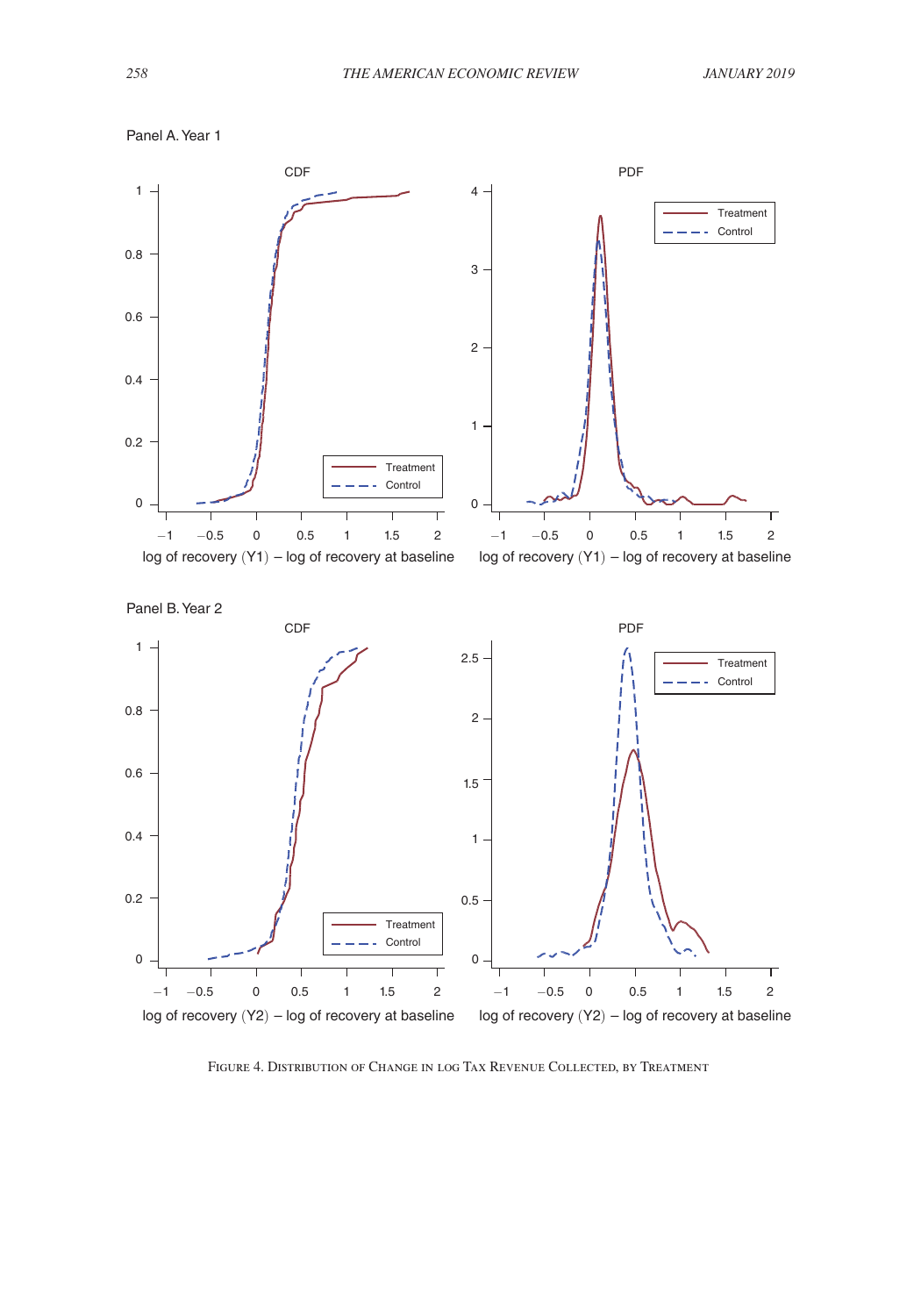It is also worth emphasizing that these are purely incentive effects based on expected *future* postings: these are the effects on revenue in year *t* from being told at the start of year *t* that one's posting in year  $t + 1$  will be based on performance in year *t*. While the results are therefore based on inspectors' beliefs about the future allocations under scheme, we verify in online Appendix A.2 that the PRSD scheme did in fact increase the link between performance and the likelihood of receiving one's most preferred allocations (both in terms of higher performing inspectors moving to a more desired location or, if the inspector had a status quo preference, being less likely to have to move).

The magnitudes of the incentive effects from the PRSD are substantial. By way of comparison, the financial incentive schemes we studied in the same property tax context in Khan, Khwaja, and Olken (2016), in which inspectors, constables, and clerks were together paid an average of \$0.30 for each marginal dollar of revenue they collected, increased total revenue collected by 9.4 log points in the second year they were in effect. Moreover, the most effective of the three incentive schemes we studied—a piece rate scheme—increased revenue by 12.9 log points. The performance-ranked serial dictatorship, studied here, increased total tax revenue by 9.2 log points: about three-quarters as large an effect as the maximally effective financial reward scheme we studied, which paid purely based on revenue collected. While the performance-ranked serial dictatorship may entail administrative and political costs, financially it was completely free to the government, whereas the financial incentives had the government almost doubling the wages of tax staff.<sup>24</sup> This suggests that leveraging postings for incentive purposes can be an extremely cost-effective way for the government to improve performance.[25](#page-22-1)

Online Appendix Table A.3 disaggregates the results on overall tax revenue into components of tax revenue (the tax base, the net exemption rate, and the recovery rate),<sup>[26](#page-22-2)</sup> and separates the results by whether the rank-ordering was done based on growth of tax revenue, or whether it was done based on the growth in tax base. Overall, the main channel through which inspectors increase tax revenue is by increasing the tax base, consistent with our findings in Khan, Khwaja, and Olken (2016). The point estimates suggest somewhat stronger effects both overall and on the tax base for the treatment that directly incentivized revenue collection, which was perhaps most easily understood for inspectors, though the differences are not statistically significant ( *p*-value 0.16 for revenue; 0.215 for tax-base). We pool both subtreatments for the remainder of the analysis.

<span id="page-22-0"></span><sup>&</sup>lt;sup>24</sup> While one might argue that the government might have to compensate the inspectors for the extra effort they exert under the scheme, anecdotal evidence suggest that inspectors are already earning substantial rents from the job, so this is unlikely to be the case in practice.

<span id="page-22-1"></span> $25$  Note that in the case of the performance-ranked serial dictatorship reducing tax evasion, the change in revenue for the government we estimate is actually the true increase in social welfare if we assume that the utility cost from the effort exerted by tax inspectors is small relative to the change in tax revenue. See Feldstein (1999), Chetty (2009), and the related discussion in Khan, Khwaja, and Olken (2016).

<span id="page-22-2"></span> $^{26}$ The net exemption rate is the ratio of tax bills after exemption to tax base, and the recovery rate is the ratio of actual revenue to the tax bills after exemptions. All variables are expressed in logs, so that we can decompose log revenue as follows: log *revenue* = log *taxbase* + log *netexemptionrate* + log *recoveryrate*.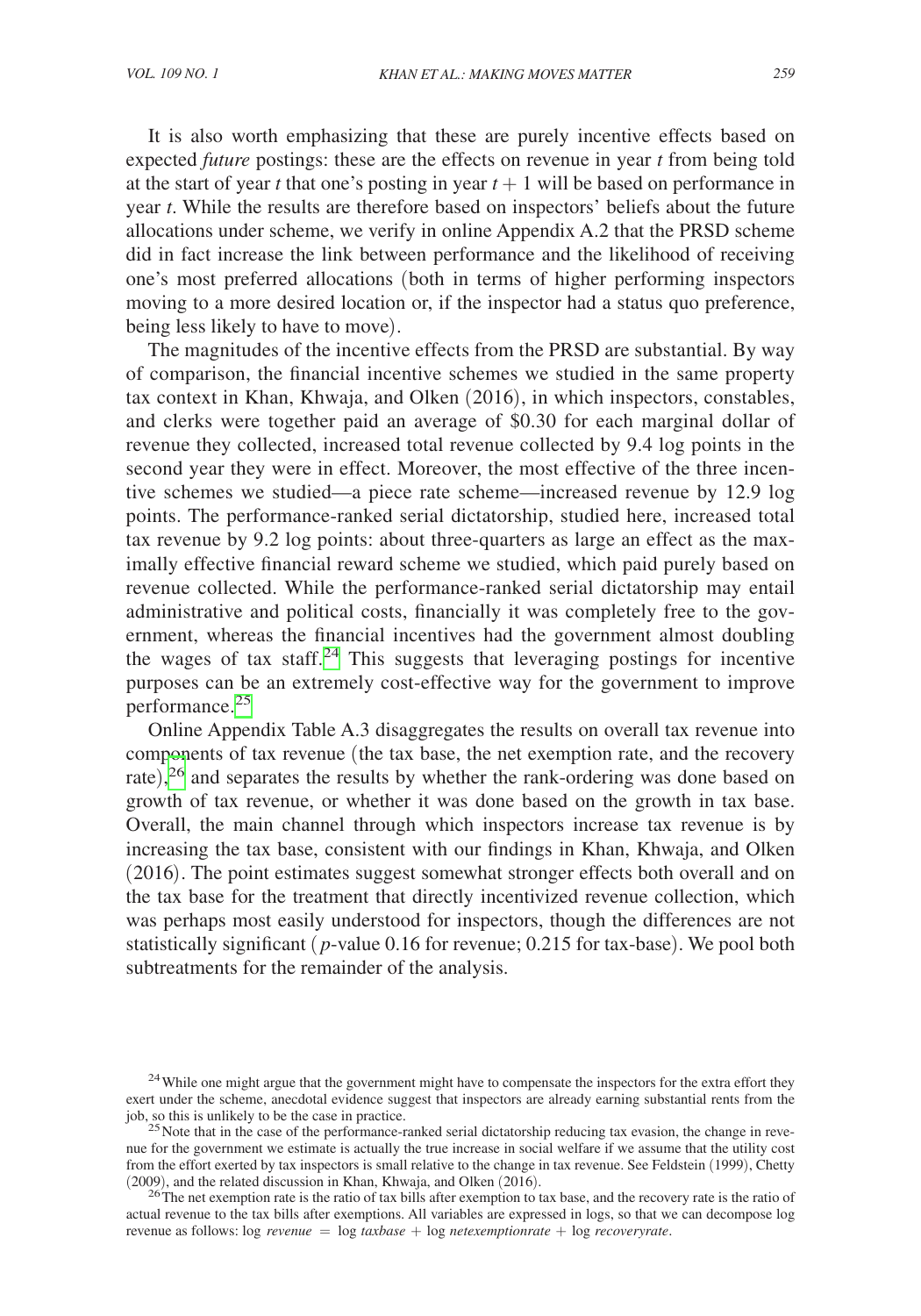## B. *Heterogeneity by Marginal Return to Effort*

While the scheme on average leads to positive incentives for inspectors to exert effort and in turn to higher tax collections, recall that the theoretical analysis in Section II implied that not all inspectors may face equally strong incentives given heterogeneity in baseline preferences and heterogeneity across circles. We now directly test for this heterogeneity by examining whether those inspectors predicted to face higher incentives under the scheme as predicted according to the model (see computation in Section IIB) do in fact respond more when randomized into the treatment group.

We use Year 1 to estimate the model, and then use Year 2 as an out-of-sample check to see the extent to which the heterogeneity predicted by the model indeed matches heterogeneous responses to the experiment. The results, calculated by estimating equation (7) for Year 2 data, are presented in [Table 4.](#page-24-0) Recall one important factor in this exercise is what one assumes about the knowledge that inspectors have of each other's preferences as well as "business-as-usual" performance in the tax circles. We therefore present results in panels A–D under different plausible assumptions regarding what inspectors know.

Panel A first presents the results where  $\tilde{e}_i$ , the Nash equilibrium level of effort under the model, is calculated assuming inspectors know both the full vector of preferences **P** and predicted **y** for all inspectors in their group; panel B is calculated assuming they know **y**, but they assume that other inspectors' preferences **P** are random; panel  $C$  is calculated assuming they know  $y$ , but they assume that everyone has the same **P** that they do; and panel D is calculated assuming they know **P** but not **y**. We renormalize  $\tilde{e}_i$  to have standard deviation 1 in each panel so the magnitudes are comparable across panels. As one might expect that circle-specific factors such as tax base are correlated with  $\tilde{e}_i$  and to affect the heterogeneity in terms of how costly effort could be, column 2 incorporates controls  $X_c$  and their interactions treatment *TREAT<sub>c</sub>*  $\times$  *X<sub>c</sub>*, where *X<sub>c</sub>* is circle-level log gross demand (i.e., the total tax base in the circle) and circle-level recovery rate (i.e., what share of taxes are recovered) at baseline (given that team size remains the same regardless of circle attributes and larger circles and circles with already higher recovery rates will likely require more effort to generate further increases in revenue).

The results show that inspectors do indeed respond to the transfer-based incentive scheme more when predicted to do so. Panel A suggest that a 1 standard deviation higher predicted effort from the model increases the average treatment effect on current-year tax collection by 0.038 log points if no cost variables are included, and by 0.042 log points when the cost variables are included, but these results are not statistically significant.

Comparing across the panels in Table 4, we can see that the inspectors' beliefs that are most consistent with our results is the scenario in panel B where inspectors have full knowledge of predicted differences in outcomes **y** (i.e., they do as good a job at predicting business-as-usual performance as we do using data from past years' growth rates) but know little about others' preferences.<sup>27</sup> In particular, the

<span id="page-23-0"></span><sup>&</sup>lt;sup>27</sup> We should note that we are not making claims about overall model fit: in fact the  $R^2$  is very similar and high across all models (perhaps unsurprising given we include baseline value of the dependent variable in these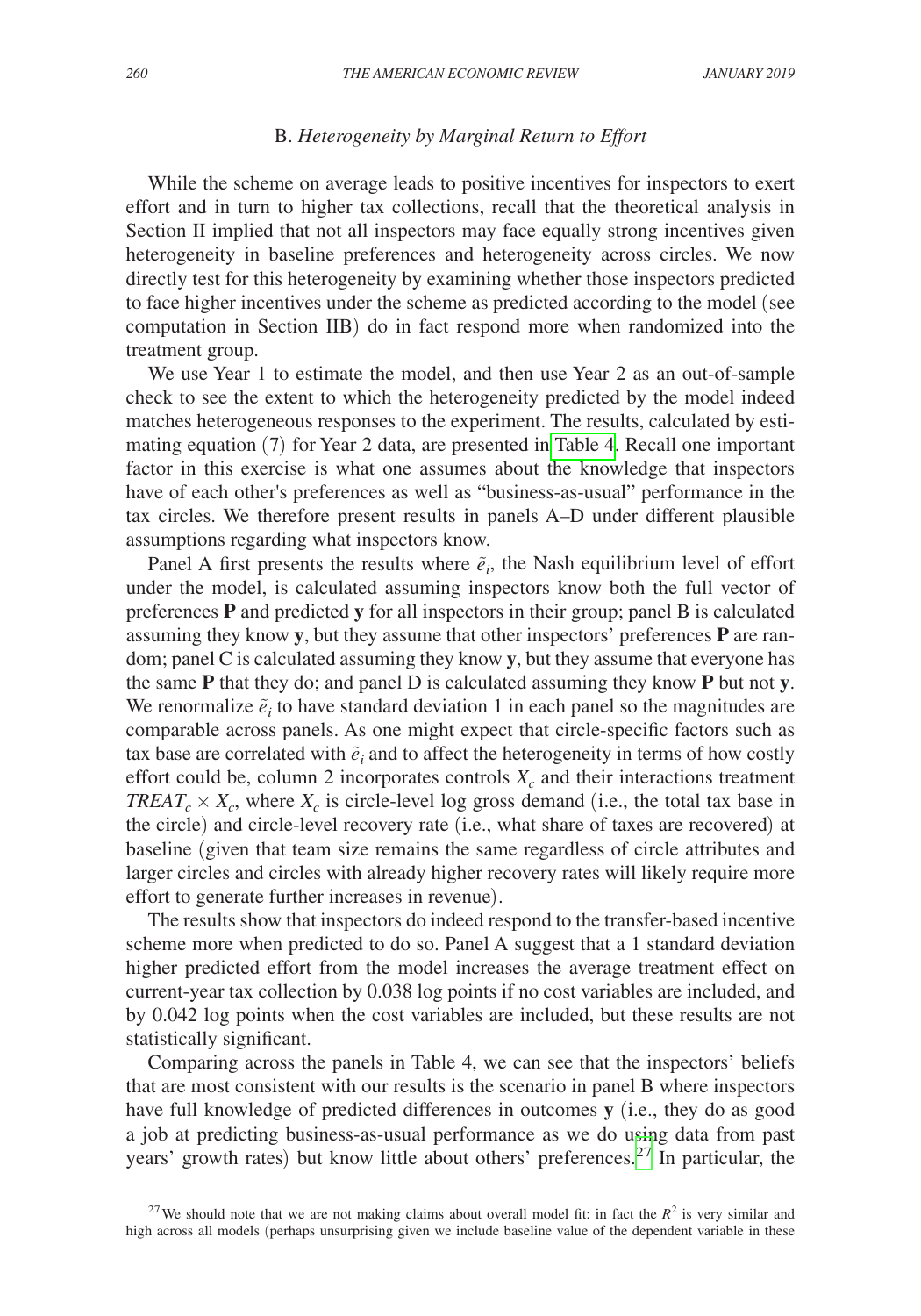<span id="page-24-0"></span>

| TABLE 4—HETEROGENEITY IN TREATMENT EFFECTS IN YEAR 2 BY SIMULATED MARGINAL RETURNS TO EFFORT |  |
|----------------------------------------------------------------------------------------------|--|

|                                                       |                     | Eq effort $e$       |                     | $dE[u]/de$ at $e=0$ |  |
|-------------------------------------------------------|---------------------|---------------------|---------------------|---------------------|--|
|                                                       | (1)                 | (2)                 | $\overline{(3)}$    | (4)                 |  |
| Panel A. Full knowledge of P, y                       |                     |                     |                     |                     |  |
| Treatment $\times$ model-predicted effort             | 0.038<br>(0.051)    | 0.042<br>(0.066)    | 0.034<br>(0.048)    | 0.038<br>(0.062)    |  |
| Treatment $\times$ tax base at baseline               |                     | 0.004<br>(0.061)    |                     | 0.005<br>(0.061)    |  |
| Treatment $\times$ recovery rate at baseline          |                     | $-0.078$<br>(0.207) |                     | $-0.076$<br>(0.207) |  |
| Model-predicted effort                                | $-0.017$<br>(0.021) | $-0.025$<br>(0.023) | $-0.016$<br>(0.020) | $-0.023$<br>(0.022) |  |
| $R^2$                                                 | 0.935               | 0.936               | 0.935               | 0.936               |  |
| Panel B. Random P, full knowledge of y                |                     |                     |                     |                     |  |
| Treatment $\times$ model-predicted effort             | 0.076<br>(0.036)    | 0.176<br>(0.103)    | 0.076<br>(0.031)    | 0.178<br>(0.087)    |  |
| Treatment $\times$ tax base at baseline               |                     | $-0.081$<br>(0.073) |                     | $-0.104$<br>(0.074) |  |
| Treatment $\times$ recovery rate at baseline          |                     | $-0.339$<br>(0.310) |                     | $-0.377$<br>(0.292) |  |
| Model-predicted effort                                | $-0.018$<br>(0.038) | $-0.046$<br>(0.045) | $-0.018$<br>(0.033) | $-0.044$<br>(0.040) |  |
| $R^2$                                                 | 0.936               | 0.937               | 0.936               | 0.938               |  |
| Panel C. Assume identical $P$ , full knowledge of $y$ |                     |                     |                     |                     |  |
| Treatment $\times$ model-predicted effort             | 0.025<br>(0.027)    | 0.051<br>(0.051)    | 0.027<br>(0.028)    | 0.055<br>(0.051)    |  |
| Treatment $\times$ tax base at baseline               |                     | 0.011<br>(0.046)    |                     | 0.008<br>(0.046)    |  |
| Treatment $\times$ recovery rate at baseline          |                     | $-0.217$<br>(0.297) |                     | $-0.230$<br>(0.301) |  |
| Model-predicted effort                                | 0.006<br>(0.027)    | $-0.001$<br>(0.028) | 0.004<br>(0.028)    | $-0.004$<br>(0.029) |  |
| $R^2$                                                 | 0.936               | 0.936               | 0.936               | 0.937               |  |
| Panel D. Full knowledge of P, no knowledge of y       |                     |                     |                     |                     |  |
| Treatment $\times$ model-predicted effort             | $-0.009$<br>(0.060) | $-0.014$<br>(0.069) | $-0.013$<br>(0.056) | $-0.019$<br>(0.065) |  |
| Treatment $\times$ tax base at baseline               |                     | 0.031<br>(0.062)    |                     | 0.033<br>(0.062)    |  |
| Treatment $\times$ recovery rate at baseline          |                     | $-0.043$<br>(0.181) |                     | $-0.041$<br>(0.180) |  |
| Model-predicted effort                                | $-0.015$<br>(0.019) | $-0.018$<br>(0.020) | $-0.011$<br>(0.018) | $-0.015$<br>(0.019) |  |
| $R^2$                                                 | 0.935               | 0.936               | 0.935               | 0.936               |  |
| Observations<br>Mean of control group                 | 249<br>16.268       | 249<br>16.268       | 249<br>16.268       | 249<br>16.268       |  |

*Notes:* OLS regessions of log recovery on treatment assignment, with group fixed effects (Y2). The unit of observation is a circle, as defined at the time of randomization. In columns 1 and 2, the model-predicted effort is the Nash equilibrium level of effort. In columns 3 and 4, effort corresponds to the marginal incentives evaluated at  $e = 0$ . Columns 2 and 4 include tax base and recovery rate at baseline and their interactions with treatment assignment in the specification. Robust standard errors in parentheses. Standard errors are clustered by circle.

 $\bar{z}$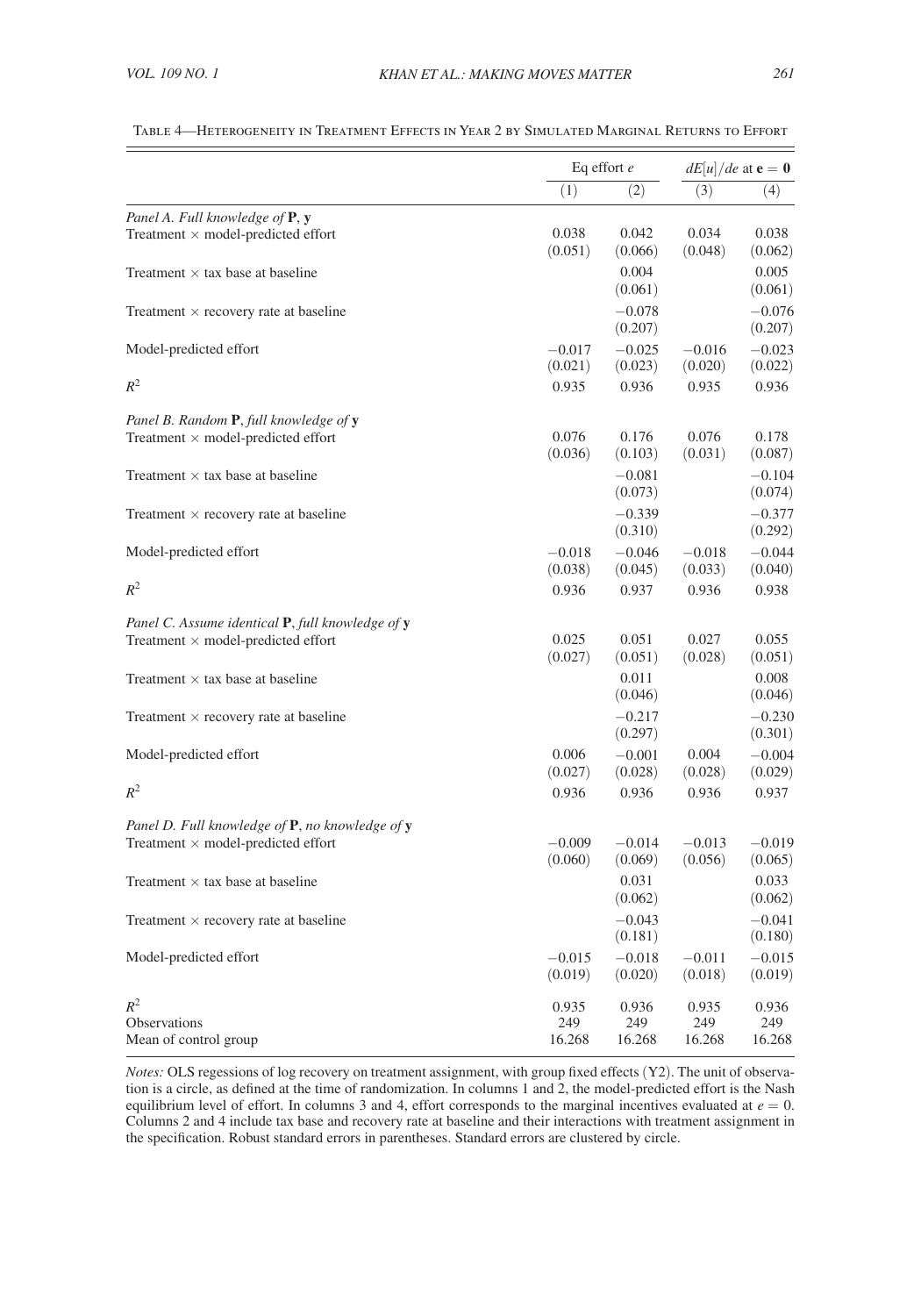results in panel B are that a 1 standard deviation higher predicted effort from the model increases the average treatment effect on current-year tax collection by 0.076 log points if no cost variables are included  $(p = 0.033)$ , and by 0.176 log points when the cost variables are included ( $p = 0.08$ ). The fact that inspectors seem to know something about predicted *y* is not surprising since the main predictor of **y** is the previous year's tax recovery level, which is public information (see online Appendix Table A.9). The results assuming full knowledge of predicted differences in outcomes y but assuming random preferences are at least twice as strong as the results that come from assuming full knowledge of both **y** and **P**. Assuming everyone has the same preferences appears to be a poor assumption and is quite strongly rejected in the data.

Note that these are not mechanical effects, not only because the model is fit using Year 1 data and predicted on Year 2 data, but also in the sense that the only information from the treatment used in calculating the  $\tilde{e}_i$  vectors is a single moment—the average impact of the treatment as estimated in Table 3; no information about heterogeneous responses is used to calculate  $\tilde{e}_i$ <sup>[28](#page-25-0)</sup>

It is also instructive to conduct an exercise where we estimate heterogeneity of treatment effects based only on ex ante data (such as the distribution of  $P$  and  $y_0$ , and circle characteristics). This exercise is important because, to the extent that it works, it implies that the model in Section III can be used to predict whether a particular service or unit would be a good candidate for application of a performance-ranked serial dictatorship *before* applying the scheme. To do so, we re-estimate equation (7), but instead of using the model-based equilibrium effort vectors  $\tilde{e}$ , we instead use the marginal incentives  $dE[u]/de_i$  across inspectors *i*, calculated under the model evaluated at the point  $\mathbf{e} = \mathbf{0}$ , as discussed in Section IIB (again standardized to have mean 0 and standard deviation 1). Importantly, this measure of marginal returns to inspector effort is calculated entirely using ex ante data. The results are presented in columns 3 and 4 of Table 4, and are virtually identical to the results in columns 1 and 2 estimated using the full equilibrium effort vector  $\tilde{e}$ .

In sum, the results suggest that inspectors seem to have some reasonable understanding of their marginal incentives induced by the scheme, and to respond accordingly. These results also provide an empirical validation for the theory outlined above: the theory appears to have some predictive power as to which inspectors respond to the incentives most. And the results imply that if one knows the distribution of **P** and **y**, the model in Section III can be used to predict whether a particular service or unit would be a good candidate for application of a performance-ranked serial dictatorship.

regressions). Rather, we are highlighting the model where we find relatively robust and significant interaction

<span id="page-25-0"></span>effects.<br><sup>28</sup> Note that the  $\tilde{e}_i$  vectors on the right-hand side of equation (7) depend on the estimate of  $\alpha$ , which could in principle introduce additional uncertainty beyond that captured by the standard errors shown in Table 4. In practice, however, since the standard error on the estimate of  $\alpha$  is so small (see online Appendix Table A.10), the additional variance introduced by the uncertainty around  $\alpha$  is virtually nonexistent. To verify this, we reproduce Table 4 using estimates of  $\tilde{e}$  *i* derived at the 95 percent confidence interval of  $\alpha$  (that is,  $\hat{\alpha}$  + 2SE and  $\hat{\alpha}$  – 2SE) in online Appendix Table A.8, and show they are virtually identical to the estimates in Table 4.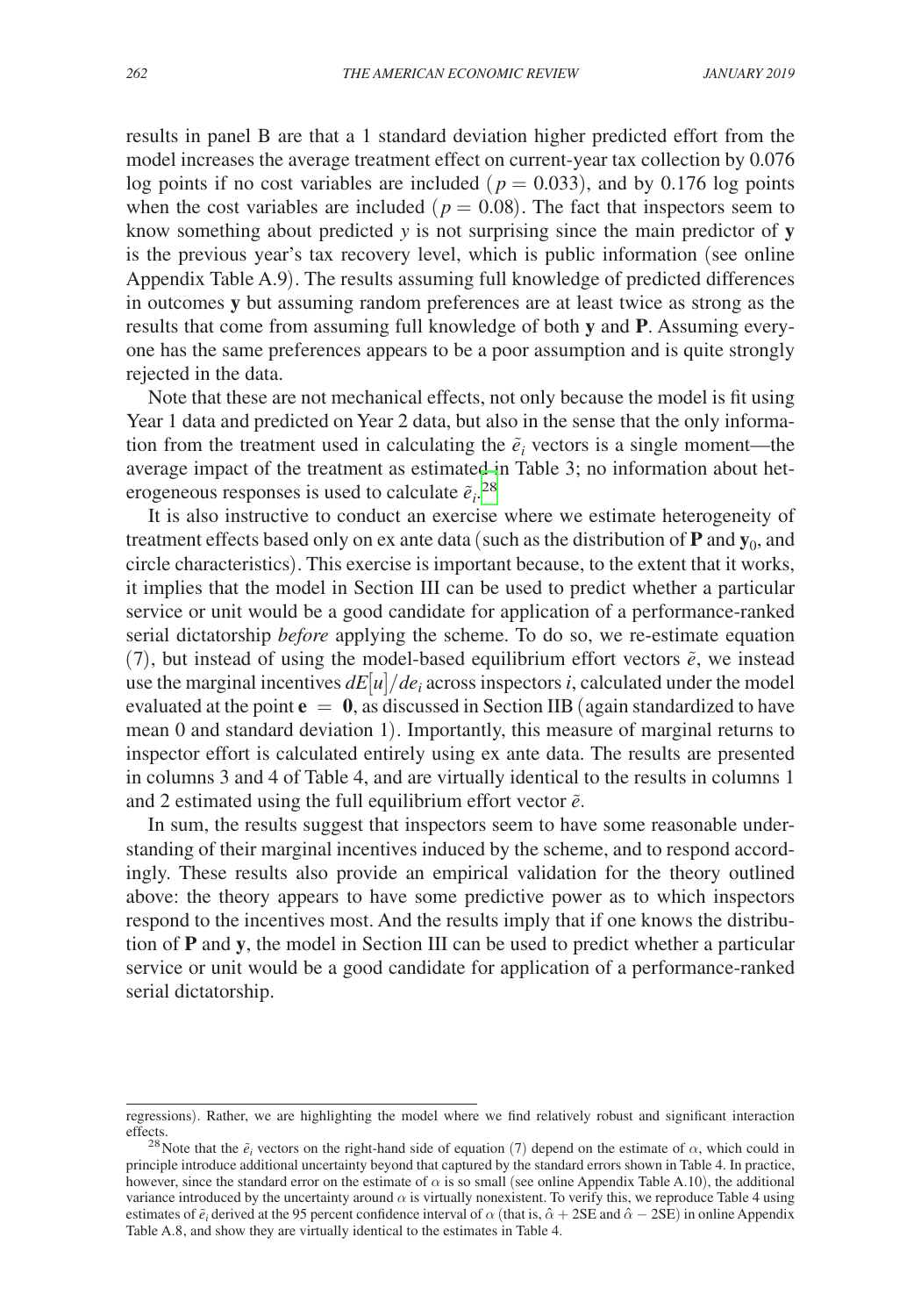## C. *Preferences and Allocation Effects*

The results thus far have focused on the incentive effects of the scheme. But, the scheme also changes allocations of inspectors to circles since best-performing inspectors are given priority in choosing where they should be located. We have already noted previously (and detailed in online Appendix A.2) that the PRSD scheme did in fact increase the likelihood that higher-performing inspectors will move to/stay in their desired locations. To understand the allocation changes induced by the PRSD scheme more generally, this section explores the preferences of inspectors and how the scheme affects the types of circles to which high-performing inspectors are allocated.

We begin by exploring what attributes tend to make a circle popular: both for typical inspectors and for the inspectors who end up being ranked highly (and who therefore are more likely to receive their top choices). Column 1 of [Table 5](#page-27-0) examines how top-ranked circles in Year 1 (based on preferences expressed by all inspectors at baseline) compare to the average circle on a variety of metrics also measured at baseline. We draw circle characteristics both from our administrative data, and from a property survey of over 16,000 properties we conducted at the time this experiment was starting.<sup>29</sup> Column 3 goes even further and compares how circles ranked first by the ranked inspector in each group (i.e., the inspector who will get his first choice no matter the preferences of others) compare to the typical circle. Each cell reports a separate univariate regression comparing top-ranked circles to average circles.

The results show that inspectors appear to prefer circles that are large (i.e., column 3 shows that the top-ranked inspectors are choosing circles that have a tax base 34 log points larger than average). Their more preferred circles have fewer properties, but more valuable ones, perhaps making for an easier job. These properties actually have lower bribe rates (where the bribe rates are calculated as log of the ratio between the typical bribe given as measured from the survey, and the average property value).

The remaining columns repeat the same exercise, but for the allocations induced by the scheme so we can see what (differential) allocation occurred in equilibrium as a result of applying the scheme. Column 4 compares the circles where the top-ranked inspector in every treatment group ended up to the typical circle. Specifically, we define *ytop* as the value of *y* for circles where top-ranked inspectors are allocated, and then compute  $E(y_{top} - \bar{y} | TREAT = 1)$ . As expected, since the top-ranked inspector gets his first choice for sure, this looks very similar to column 3.<sup>[30](#page-26-1)</sup>

Columns 5 and 6 show the treatment effect on allocations: i.e., how the treatment affected where top inspectors were placed (relative to control/business-as-usual).

<span id="page-26-0"></span><sup>&</sup>lt;sup>29</sup>This survey was also the endline survey for Khan, Khwaja, and Olken  $(2016)$ ; more details about the survey can be found there.

<span id="page-26-1"></span> $30$  Columns 3 and 4 need not be identical for two reasons. First, column 3 considers both treatment and control, whereas column 4 considers just treatment circles. While baseline preferences should be similar between treatment and control due to randomization, they will not be numerically identical. Second, inspectors were given the chance to confirm (and revise if necessary) their preferences in the third quarter of each year. The preferences used for assignment (and hence analyzed in column 4) end up being very similar, but not necessarily identical, to preferences expressed at baseline analyzed in column 2.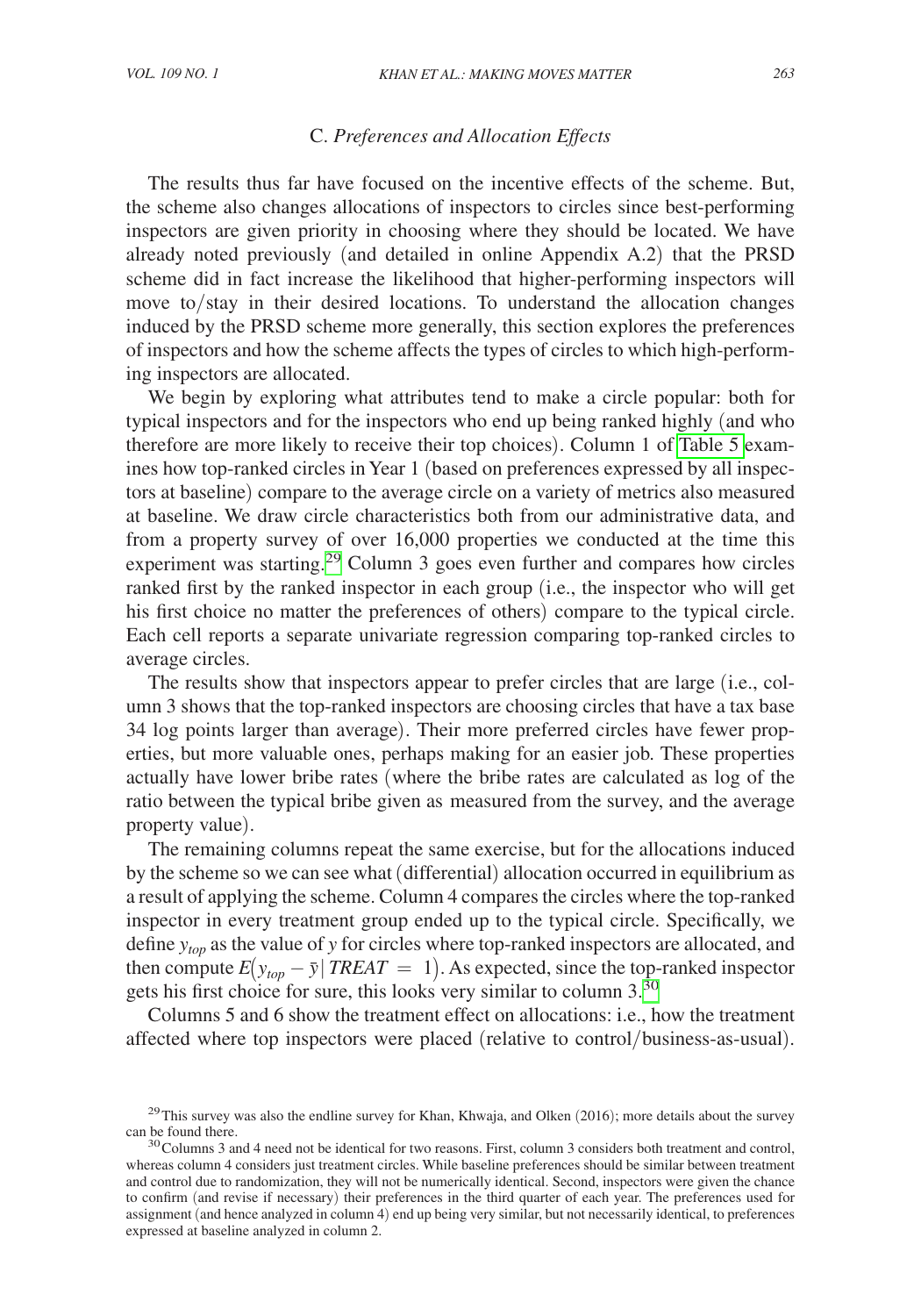<span id="page-27-0"></span>

|                      |             | Y1 Preferences (treatment) |                 | Allocation      | Difference in allocation |                                         |
|----------------------|-------------|----------------------------|-----------------|-----------------|--------------------------|-----------------------------------------|
|                      | All circles | All circles                | Top inspectors' | Treated         | Treatment - control      | Treatment – control                     |
|                      | b/sec       | mean                       | circles b/se    | inspectors b/se | (revenue) b/sec          | $(\text{tax base}) \text{ b}/\text{se}$ |
|                      | (1)         | (2)                        | (3)             | (4)             | (5)                      | (6)                                     |
| log of tax base      | 0.167       | 15.870                     | 0.343           | 0.312           | 0.537                    | 0.173                                   |
| (current)            | (0.018)     |                            | (0.055)         | (0.084)         | (0.079)                  | (0.535)                                 |
| log of tax base      | 0.137       | 14.254                     | 0.173           | 0.219           | 0.355                    | $-0.092$                                |
| (arrears)            | (0.287)     |                            | (0.677)         | (0.591)         | (0.601)                  | (0.890)                                 |
| Growth in tax base   | 0.001       | 0.101                      | 0.004           | 0.011           | 0.006                    | $-0.024$                                |
| (current)            | (0.865)     |                            | (0.914)         | (0.762)         | (0.937)                  | (0.550)                                 |
| Growth in tax base   | 0.055       | $-0.321$                   | $-0.117$        | $-0.068$        | $-0.022$                 | $-0.199$                                |
| (arrears)            | (0.520)     |                            | (0.556)         | (0.756)         | (0.958)                  | (0.357)                                 |
| log of revenue       | 0.180       | 15.565                     | 0.376           | 0.338           | 0.635                    | 0.235                                   |
| (current)            | (0.013)     |                            | (0.036)         | (0.052)         | (0.042)                  | (0.440)                                 |
| log of revenue       | 0.151       | 13.848                     | 0.113           | 0.152           | 0.669                    | $-0.193$                                |
| (arrears)            | (0.219)     |                            | (0.731)         | (0.652)         | (0.287)                  | (0.654)                                 |
| Growth in revenue    | $-0.003$    | 0.142                      | 0.024           | 0.029           | 0.057                    | 0.040                                   |
| (current)            | (0.765)     |                            | (0.500)         | (0.427)         | (0.396)                  | (0.507)                                 |
| Growth in revenue    | 0.068       | $-0.331$                   | $-0.192$        | $-0.164$        | 0.144                    | $-0.355$                                |
| (arrears)            | (0.470)     |                            | (0.384)         | (0.501)         | (0.741)                  | (0.127)                                 |
| Any unofficial       | 0.050       | 0.395                      | 0.040           | 0.034           | $-0.039$                 | 0.196                                   |
| payment              | (0.058)     |                            | (0.623)         | (0.668)         | (0.771)                  | (0.161)                                 |
| log of unofficial    | $-0.043$    | 0.704                      | $-0.219$        | $-0.211$        | $-0.378$                 | $-0.402$                                |
| payment rate         | (0.289)     |                            | (0.091)         | (0.088)         | (0.112)                  | (0.066)                                 |
| log average p.c.     | 0.066       | 8.614                      | 0.097           | 0.082           | 0.141                    | 0.262                                   |
| expenditure          | (0.154)     |                            | (0.312)         | (0.418)         | (0.370)                  | (0.127)                                 |
| Properties for       | $-0.004$    | 0.322                      | $-0.072$        | $-0.072$        | $-0.016$                 | $-0.092$                                |
| commercial use       | (0.778)     |                            | (0.164)         | (0.145)         | (0.838)                  | (0.415)                                 |
| Properties for       | $-0.006$    | 0.424                      | 0.114           | 0.119           | 0.056                    | 0.150                                   |
| residential use      | (0.676)     |                            | (0.099)         | (0.083)         | (0.585)                  | (0.328)                                 |
| Number of properties | $-5.497$    | 65.585                     | $-15.182$       | $-11.301$       | $-4.070$                 | $-30.497$                               |
| (in hundreds)        | (0.126)     |                            | (0.050)         | (0.098)         | (0.782)                  | (0.008)                                 |
| log of average       | 0.204       | 7.630                      | 0.487           | 0.489           | 0.062                    | 1.450                                   |
| property value       | (0.075)     |                            | (0.163)         | (0.155)         | (0.955)                  | (0.012)                                 |
| <b>Observations</b>  | 1,184       | 1.184                      | 136             | 123             | 197                      | 199                                     |

Table 5—Preferences and Allowances

*Notes:* Columns 1 and 3 present OLS regressions of circles attributes on a dummy variable that takes the value of 1 for circles that were ranked as TOP 1. Sample consists in all treated circles and treated circles of TOP 1 inspectors, respectively. Column 4 shows regressions of circles characteristics on an indicator that takes the value of 1 if the treated inspector that ended up in that circle ranked among the TOP 1 of his group. Columns 5 and 6 report the difference in allocation between inspectors in the treatment and control group. Inspectors in column 5 are ranked based on their performance in recovery (growth in recovery rate). In column 6, based on their performance in demand (growth in tax base).

Specifically, for each characteristic *y*, we compute the difference in allocations of top inspectors between treatment and control, i.e.,

$$
E(y_{top} - \bar{y}) \, TREAT = 1) - E(y_{top} - \bar{y}) \, TREAT = 0).
$$

In column 5, we restrict attention to treatment circles where ranking was done based on actual tax revenue, and calculate *ytop* for controls using tax revenue to rank control circles; column 6 analogously calculates  $y_{top}$  restricting treatments to those ranked using tax base and using tax demand to rank controls. All data are from the first year. These equations estimate how the scheme changes allocations compared to the allocations of top performers in the status quo.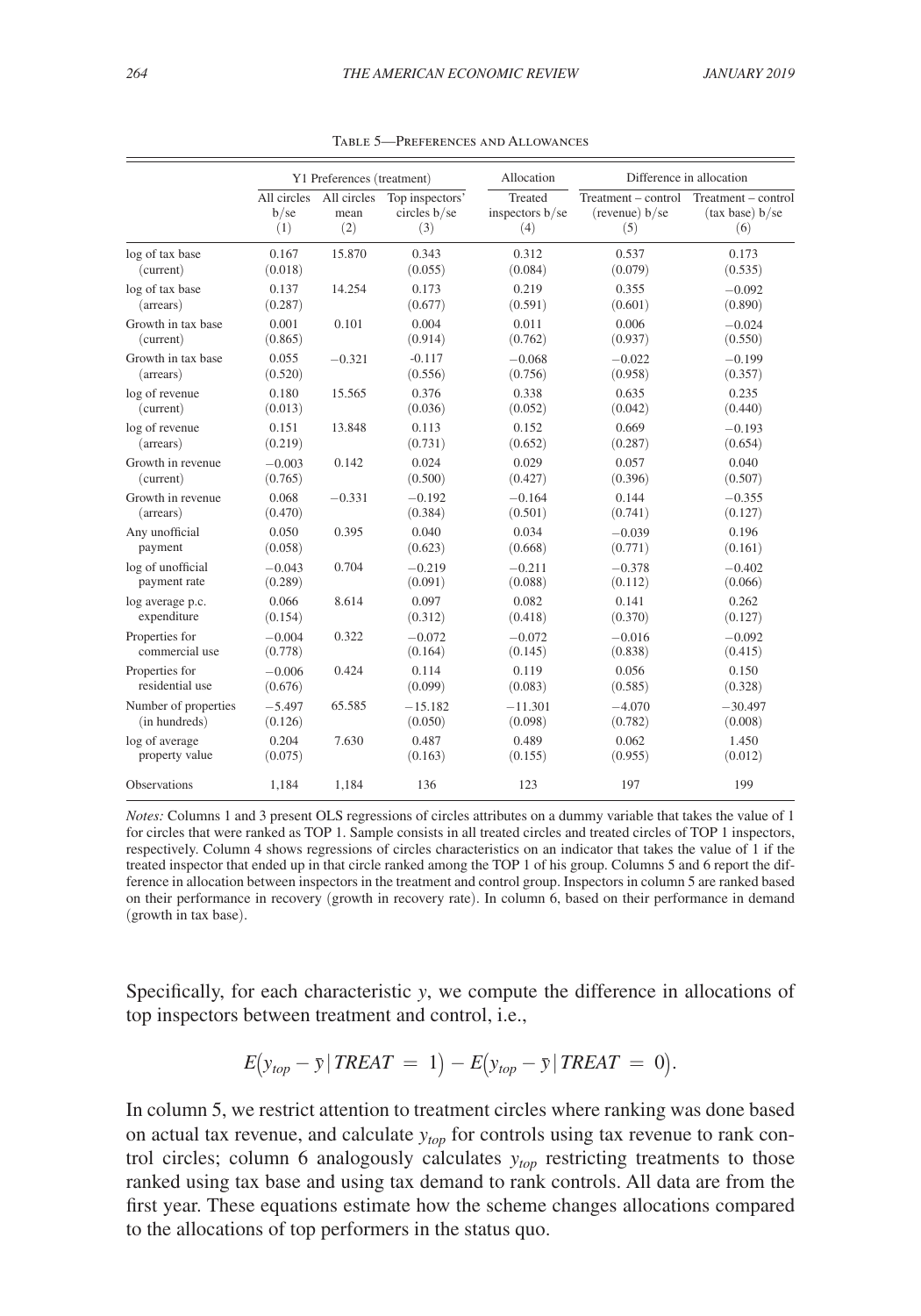When we focus on allocation effects estimated using equation (9), two main results stand out. Column 5 shows that, for the circles ranked based on revenue, the scheme results in top-ranked inspectors being more likely to be allocated to larger circles. Column 6 shows that, for the circles ranked based on tax base, the scheme results in an allocation of inspectors toward circles with fewer, but higher value, properties. The results are largely similar if we consider results for the top-three ranked inspectors instead of the just the top-ranked inspector (see online Appendix Table A.11).

The fact that there are some differences in allocations induced by the scheme may be important in the longer term. On the one hand, if one had the view that the tax department had previously been allocating people optimally to maximize the match between tax inspector characteristics and circle needs, then any deviation from the status quo might reduce the department's welfare. On the other hand, the scheme appears to induce an allocation that puts top-performing inspectors in larger circles and circles with more valuable properties. If these individuals continue to perform better, this reallocation would increase overall tax collection.

# D. *Dynamic Effects from Repeated Application of the Transfer Scheme*

The results thus far have focused on the first year the incentive scheme was in place. While we find relatively large impacts, especially for those inspectors predicted to face higher marginal incentives, an interesting question to ask is whether and how these results could change were the scheme in place every year. One could imagine several reasons why these results could differ over time. First, it could simply be that there is a limited scope for improvement and the impact of the incentives diminishes over time. Second, the allocation effects discussed above could affect performance, both in terms of level (i.e., moving better people to bigger circles, as discussed above, could affect collections) and in terms of responsiveness to treatment (i.e., people may respond more to incentives in a place they have selected versus one that was exogenously assigned). Third, there could be (adverse) disruption effects, as people may perform differently when they have moved to a new place. Finally, there could also be differential investment effects: if inspectors think they are likely to be moved again quickly, they may not invest much in their new locations. And, knowing that they are only in a new position for a year, they may change their preference ratings: if, for example, there is a fixed effort cost of adjusting to a new location, those who know they may move again after a year may prefer to just stay in place rather than move again and again.

To examine these issues empirically, we re-randomized the scheme at the beginning of Year 2 (as described in Section III). This created four groups, as shown in Table 2. To analyze the differential effects, we restrict ourselves to Year 2 data and estimate equation (8), which separately estimates impacts for having received the PRSD scheme in Year 1 and not in Year 2  $(\beta_1)$ , for having received it for the first time in Year 2  $(\beta_2)$ , and for having received it in both Year 1 and Year 2 (given by  $\beta_1 + \beta_2 + \beta_3$ ).

The results are presented in [Table 6](#page-29-0) for total recovery, current year recovery, and arrears. There are several interesting results here. First, for both total and current recovery, we cannot reject the null that  $\beta_1 = \beta_2$ , i.e., that the initial effect of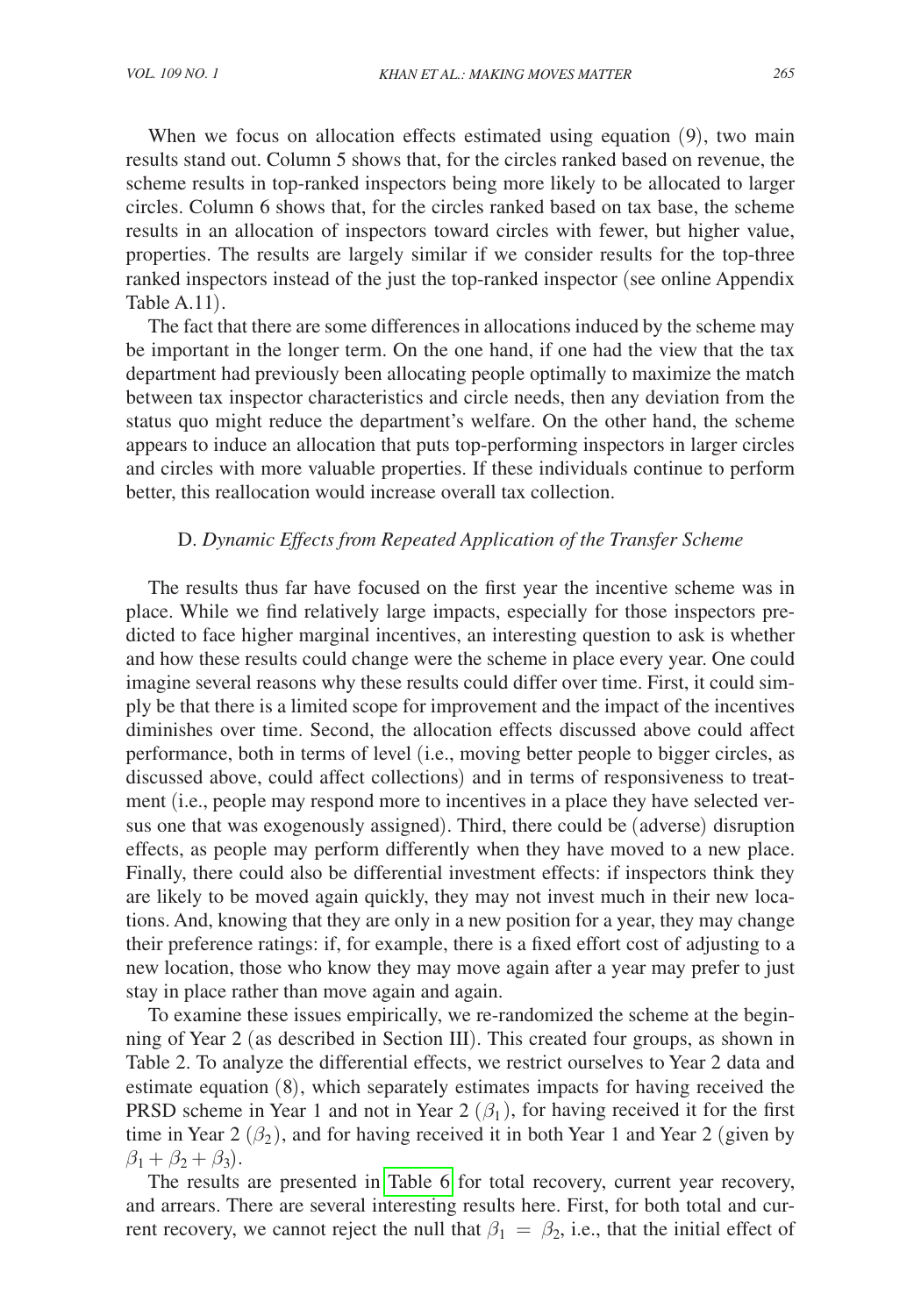<span id="page-29-0"></span>

|                                 | Total    | Current  | Arrears  |
|---------------------------------|----------|----------|----------|
|                                 | (1)      | (2)      | (3)      |
| Y1 treatment $(\beta_1)$        | 0.109    | 0.085    | 0.128    |
|                                 | (0.038)  | (0.040)  | (0.100)  |
|                                 | [0.003]  | [0.020]  | [0.200]  |
| Y2 treatment $(\beta_2)$        | 0.081    | 0.055    | $-0.074$ |
|                                 | (0.043)  | (0.041)  | (0.119)  |
|                                 | [0.064]  | [0.235]  | [0.592]  |
| Y1 and Y2 treatment $(\beta_3)$ | $-0.150$ | $-0.085$ | $-0.061$ |
|                                 | (0.067)  | (0.068)  | (0.178)  |
|                                 | [0.014]  | [0.203]  | [0.733]  |
| <b>Observations</b>             | 403      | 403      | 392      |
| $\beta_1 = \beta_2$             | 0.564    | 0.560    | 0.167    |
| $\beta_1 + \beta_3 = 0$         | 0.401    | 0.999    | 0.655    |
| Mean growth in controls         | 0.309    | 0.408    | $-0.337$ |

Table 6—Dynamic Effects Estimated in Year 2

*Notes:* OLS regessions of log of tax revenue on Y1/Y2 treatment interactions. The unit of observation is a circle, as defined at the time of randomization. Specification controls for baseline values. Robust standard errors in parentheses. Standard errors are clustered by circle. Randomization inference based *p*-values in brackets. RI *p*-values displayed for tests of equality of coefficients.

having the program persists in the second year.<sup>[31](#page-29-1)</sup> We should note that the difference between  $\beta_1$  and  $\beta_2$  captures not only differences in (i) persistence (i.e., the former is the impact a year after the scheme has ended, and the latter is the impact due to the incentives created by the scheme for the first time), but also (ii) any changes in understanding/credibility about the scheme (those newly entering the scheme in the second year have more information about how the schemes works, whether it is credible, and perhaps others preferences), and (iii) any differences between circle allocation of the type discussed in Section IVC (since those who first entered the scheme are likely to be in different circles now as compared to those who entered in the second year, since the former have been reassigned based on performance).

Nevertheless, on net, the key result is that the effects persist strongly even after the incentives have been turned off. Indeed, the point estimate of  $\beta_1$ , 0.109, is substantially larger than the Year 1 effect estimated in  $(6)$ . This suggests that if anything, the allocation effects induced by the scheme may have further enhanced its effects rather than diminished them.

Second, a key result is the negative interaction term on  $\beta_3$ . Note that we cannot reject that the net treatment effect of experiencing the scheme the second time in a row is the same as experiencing it once (i.e., we cannot reject that  $\beta_1 + \beta_2 + \beta_3 = \beta_2$ , i.e., that  $\beta_1 + \beta_3 = 0$  (*p*-value 0.401)). What is clear though is that the effect of receiving the scheme twice is definitely not twice the effect of receiving it once.

There are several factors that may be at play here. First, the simulations of the model suggest that as inspectors learn each other's preferences, this will tend to

<span id="page-29-1"></span><sup>&</sup>lt;sup>31</sup>Though the point estimates are quite similar, 0.109 for  $\beta_1$  and 0.081 for  $\beta_2$ , the 95 percent confidence interval of  $\beta_1 - \beta_2$  is substantial, and runs from −0.077 to +0.133. We can, however, reject the null that effects were zero for both  $\beta_1$  and  $\beta_2$ .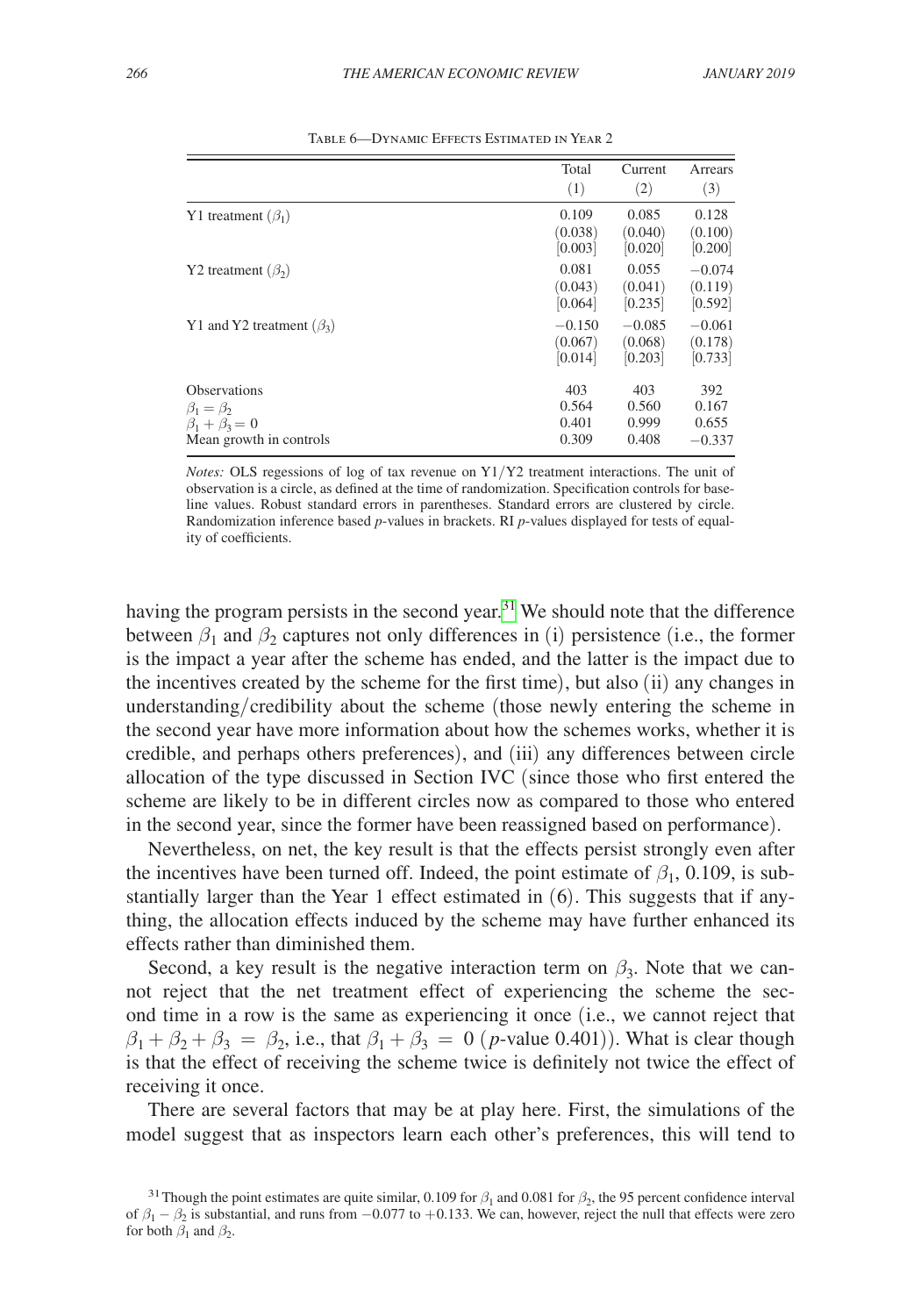dampen incentives. Although we do not have direct data on what inspectors believe about others, it is certainly plausible that they know more about other inspectors' preferences **P** in the second year, after observing a full set of allocations, than when in the scheme for the first time.

Second, recall that as part of the design inspectors were allowed to change their preferences before the first round of allocations occurred (but after they had found out whether they been reselected for continuation in the scheme). Online Appendix Table A.13 shows that inspectors who know they will participate in the scheme again rate their own circle higher; that is, they are 14 percentage points more likely to prefer the status quo and not move positions if they know they will face the PRSD scheme again in Year 2. This suggests that one possible reason for the smaller effect is the allocations may differ. Another important difference between those inspectors randomly selected to receive the scheme twice and those receiving it for the first time in Year 1 is that those who experienced the treatment already in Year 1 may have been more likely to have been moved already compared to those who had not. This would be the case if the performance-ranked scheme creates more movements than occur as part of the status quo, and indeed, this appears to be the case: Year 1 circles were about 10 percentage points more likely to have experienced a move.<sup>32</sup> Being newly placed in a circle may make it harder to exert effort in response to the Year 2 treatment; a new inspector may not know, for example, which properties can be added to the tax rolls.<sup>[33](#page-30-1)</sup>

A final explanation for the negative interaction effect is simply discouragement: inspectors may have felt that they just worked hard in Year 1 under the scheme, only to see their hard work be "for naught" in the sense that both the new posting was only for one year, and they need to work hard again in the second year. In any case, the results presented here suggest that while this type of incentive scheme can be effective, it cannot be applied year after year.

## **V. Conclusion**

Effective state bureaucracies play a central role in facilitating growth and development (Bertrand et al. 2016; Best, Hjort, and Szakonyi 2017; Xu 2017). Recent work in economics has explored the importance and challenges of providing financial incentives to bureaucrats, both at the selection stage and once on the job (e.g., Dal Bó, Finan, and Rossi 2013; Deserranno 2015; Khan, Khwaja, and Olken 2016; Ashraf, Bandiera, and Lee 2016; Fisman and Wang 2017). However, in many contexts, governments face many constraints on their ability to provide financial

<span id="page-30-0"></span> $32$  Online Appendix Table A.14 investigates this by looking both at a dummy for whether the inspector present in the circle at the midpoint of Year 2 (i.e., after postings from the scheme had been implemented) was the same as the inspector who was in the circle at baseline, and also by looking at the number of days that same inspector had been posted in the circle. The results show that the Year 1 circles were about 10 percentage points more likely to

<span id="page-30-1"></span>have experienced a move.<br><sup>33</sup>The increased disruptions may also have had a direct negative effect on revenues, but this seems small. We explore this in more detail in online Appendix A.3, where we use baseline preferences and heterogeneity across circles in how business-as-usual revenue growth interacted with treatment as an instrument for being moved. Overall, the estimates suggest a negative effect of movements on total revenue of about 6 percent (statistically significant using ordinary least squares, but noisy using instrumental variables). While the noise in the IV estimates suggests interpreting them with caution, they indeed suggest that movements per se do adversely impact performance.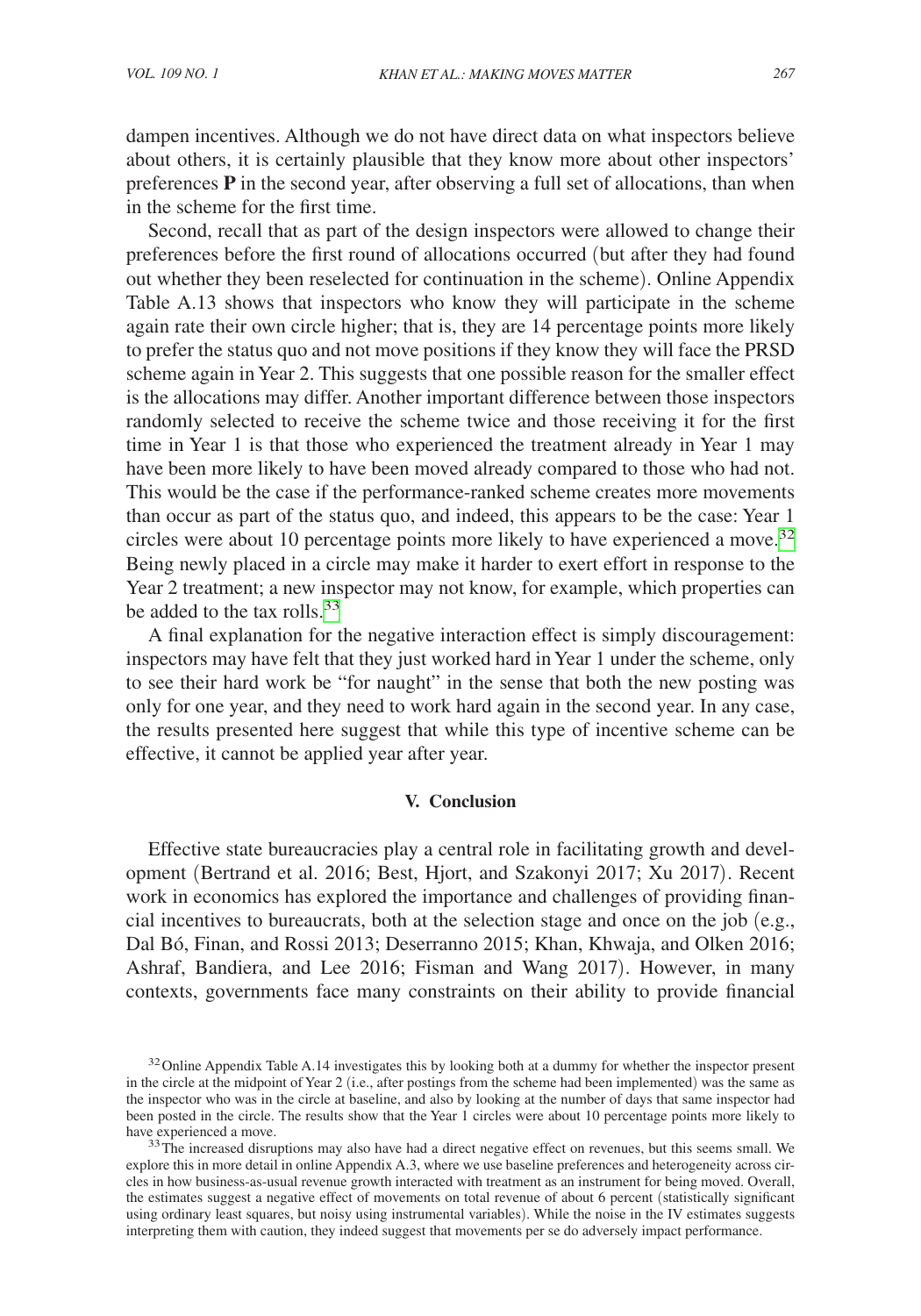incentives, as many governments have adopted strict civil service rules in an attempt to limit politicians' ability to use government jobs to reward political cronies. In these systems, pay and promotion are often rigid and mechanical, usually based on initial level and seniority rather on performance, so introducing explicit financial incentives is difficult.

This paper explores an alternative yet feasible approach to providing incentives. Many governments informally use postings, or horizontal movements, as a feasible avenue for rewarding good performers and punishing bad performers. In practice, however, the ambiguity of assignment rules and issues with revelation of agents' preferences over postings may limit the degree to which these can provide ex ante incentives to improve performance.

We propose a strategy-proof mechanism, the performance-ranked serial dictatorship, for using lateral transfers to provide incentives within groups. We then show, using a randomized experiment carried out over two years in a real tax bureaucracy in Punjab, Pakistan, that formalizing the relationship between performance and transfers indeed improves performance. By the second year of our study, those tax inspectors randomly allocated to the performance-ranked serial dictatorship had a 41 percent higher growth rate in tax revenues than control tax inspectors. This is almost the same magnitude of impacts as a performance-pay scheme we previously evaluated in the same context, but rather than having to double inspectors' pay, the zero-sum transfer mechanism was virtually free for the government.

Our paper, in combination with our previous work (Khan, Khwaja, and Olken 2016), raises interesting questions regarding how best to utilize pecuniary and nonpecuniary incentive systems over the longer term. Both papers show that the primary means through which incentivized tax inspectors increase collections is by expanding the tax base. Regardless of whether this is due to a reduction in collusion or greater effort to uncover true tax liabilities, it does suggest that such schemes may have lasting benefits. Therefore, to the extent that these schemes are costly to implement—pecuniary schemes incur incentive payments and posting-based schemes may induce disruption costs—this suggests one may want to introduce such schemes every few years. Moreover, to the extent that there is collusion between taxpayers and tax collectors, it may be desirable to not have inspectors be able to maintain their status quo location indefinitely. Since there is more agreement on rankings once status quo preferences are not allowed, and since the PRSD mechanism provides stronger incentives when there is more agreement on preferences, it may be even be the case that the posting-based mechanisms are more effective in these cases.

The potential downside of performance-based posting is that the principal loses some flexibility over assignment. In our case, preferences were such that the best inspectors tended to want to be placed in the largest circles, which seems consistent with the principal's likely objectives, but this type of alignment may not necessarily be the case in other contexts. For example, a school system may want to assign top teachers to disadvantaged (and perhaps less popular) schools, or a tax administrator may want to mandate that no inspector can stay in the same location for more than a few years. One could potentially address these issues by placing restrictions on the preference set, which we regard as an interesting direction for future work. More generally, our results demonstrate that bureaucracies have tremendous potential to improve performance at little financial cost by periodically using postings as an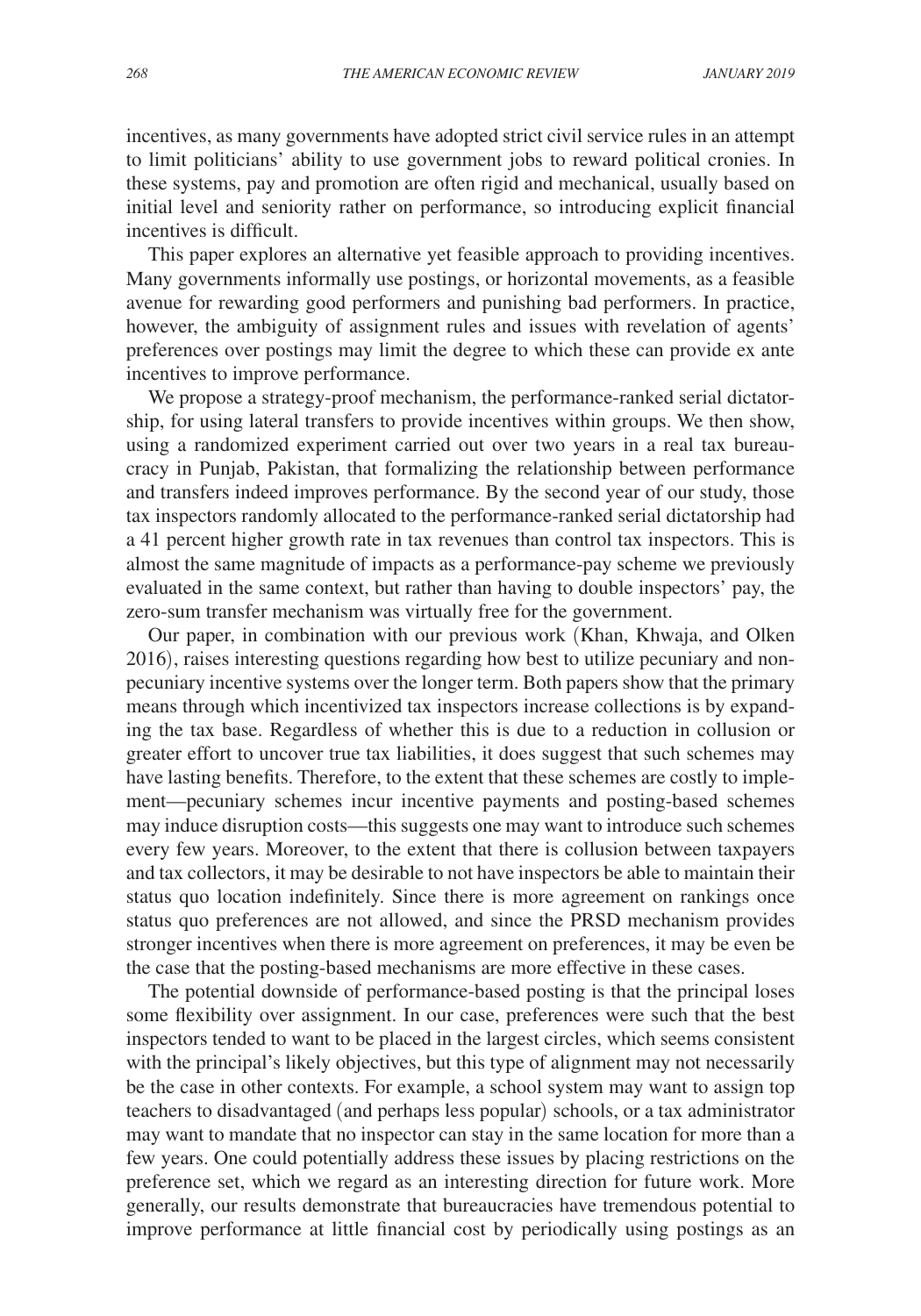incentive, particularly when preferences over postings have a substantial common component.

#### **REFERENCES**

- **Abdulkadirog**˘**lu, Atila, and Tayfun Sönmez.** 1998. "Random Serial Dictatorship and the Core from Random Endowments in House Allocation Problems." *Econometrica* 66 (3): 689–701.
	- **Ashraf, Nava, Oriana Bandiera, and Scott S. Lee.** 2016. "Do-Gooders and Go-Getters: Career Incentives, Selection, and Performance in Public Service Delivery." International Growth Centre Working Paper S-89236-ZMB-X.
- **Bandiera, Oriana, Iwan Barankay, and Imran Rasul.** 2013. "Team Incentives: Evidence from a Firm Level Experiment." *Journal of the European Economic Association* 11 (5): 1079–114.
- **Bertrand, Marianne, Robin Burgess, Arunish Chawla, and Guo Xu.** 2016. "The Costs of Bureaucratic Rigidity: Evidence from the Indian Administrative Service." Unpublished.
- **Best, Michael Carlos, Jonas Hjort, and David Szakonyi.** 2017. "Individuals and Organizations as Sources of State Effectiveness, and Consequences for Policy." NBER Working Paper 23350.
- **Boudreau, Kevin J., Karim R. Lakhani, and Michael Menietti.** 2016. "Performance Responses to Competition across Skill Levels in Rank-Order Tournaments: Field Evidence and Implications for Tournament Design." *RAND Journal of Economics* 47 (1): 140–65.
- **Bull, Clive, Andrew Schotter, and Keith Weigelt.** 1987. "Tournaments and Piece Rates: An Experimental Study." *Journal of Political Economy* 95 (1): 1–33.
- **Camerer, Colin F., Teck-Hua Ho, and Juin-Kuan Chong.** 2004. "A Cognitive Hierarchy Model of Games." *Quarterly Journal of Economics* 119 (3): 861–98.
- **Chetty, Raj.** 2009. "Is the Taxable Income Elasticity Sufficient to Calculate Deadweight Loss? The Implications of Evasion and Avoidance." *American Economic Journal: Economic Policy* 1 (2): 31–52.
- **Crawford, Vincent P., and Nagore Iriberri.** 2007. "Level-K Auctions: Can a Nonequilibrium Model of Strategic Thinking Explain the Winner's Curse and Overbidding in Private-Value Auctions?" *Econometrica* 75 (6): 1721–70.
- **Dal Bó, Ernesto, Frederico Finan, and Martín A. Rossi.** 2013. "Strengthening State Capabilities: The Role of Financial Incentives in the Call to Public Service." *Quarterly Journal of Economics* 128 (3): 1169–218.
	- **Deserranno, Erika.** 2015. "Financial Incentives as Signals: Experimental Evidence from the Recruitment of Health Promoters." Unpublished.
- **Feldstein, Martin.** 1999. "Tax Avoidance and the Deadweight Loss of the Income Tax." *Review of Economics and Statistics* 81 (4): 674–80.
- **Fisman, Raymond, and Yongxiang Wang.** 2017. "The Distortionary Effects of Incentives in Government: Evidence from China's 'Death Ceiling' Program." *American Economic Journal: Applied Economics* 9 (2): 202–18.
- **Gibbons, Robert, and Kevin J. Murphy.** 1992. "Optimal Incentive Contracts in the Presence of Career Concerns: Theory and Evidence." *Journal of Political Economy* 100 (3): 468–505.
	- **Glicksberg, Irving L.** 1952. "A Further Generalization of the Kakutani Fixed Point Theorem, with Application to Nash Equilibrium Points." *Proceedings of the American Mathematical Society* 3  $(1): 170-74.$
- **[H](http://pubs.aeaweb.org/action/showLinks?doi=10.1257%2Faer.20180277&crossref=10.1111%2F1467-937X.00083&citationId=p_17)olmström, Bengt.** 1999. "Managerial Incentive Problems: A Dynamic Perspective." *Review of Economic Studies* 66 (1): 169–82.
- **[I](http://pubs.aeaweb.org/action/showLinks?doi=10.1257%2Faer.20180277&crossref=10.1162%2FREST_a_00183&citationId=p_18)yer, Lakshmi, and Anandi Mani.** 2012. "Traveling Agents: Political Change and Bureaucratic Turnover in India." *Review of Economics and Statistics* 94 (3): 723–39.
- **Khan, Adnan Q., Asim I. Khwaja, and Benjamin A. Olken.** 2016. "Tax Farming Redux: Experimental Evidence on Performance Pay for Tax Collectors." *Quarterly Journal of Economics* 131 (1): 219–71.
	- **Khan, Adnan Q., Asim Ijaz Khwaja, and Benjamin A. Olken.** 2019. "Making Moves Matter: Experimental Evidence on Incentivizing Bureaucrats through Performance-Based Postings: Dataset." *American Economic Review.* https://doi.org/10.1257/aer.20180277.
- **[L](http://pubs.aeaweb.org/action/showLinks?doi=10.1257%2Faer.20180277&crossref=10.1086%2F261010&citationId=p_21)azear, Edward P., and Sherwin Rosen.** 1981. "Rank-Order Tournaments as Optimum Labor Contracts." *Journal of Political Economy* 89 (5): 841–64.
- **[P](http://pubs.aeaweb.org/action/showLinks?doi=10.1257%2Faer.20180277&system=10.1257%2Fjel.37.1.7&citationId=p_22)rendergast, Canice.** 1999. "The Provision of Incentives in Firms." *Journal of Economic Literature* 37 (1): 7–63.
- **[S](http://pubs.aeaweb.org/action/showLinks?doi=10.1257%2Faer.20180277&crossref=10.1016%2F0304-4068%2874%2990033-0&citationId=p_23)hapley, Lloyd, and Herbert Scarf.** 1974. "On Cores and Indivisibility." *Journal of Mathematical Economics* 1 (1): 23–37.